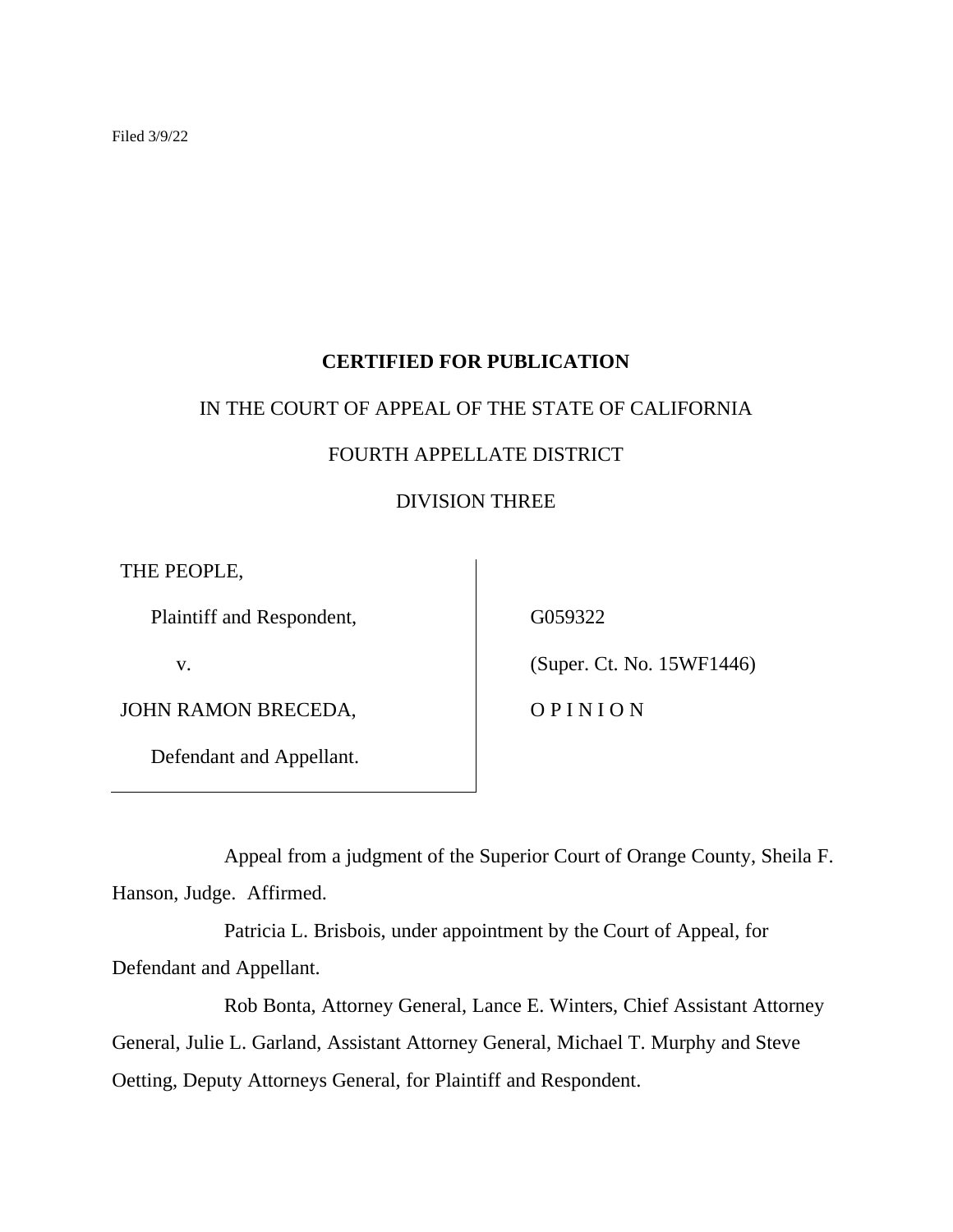"Jury trial began in March 2020"—ominous words for a court of review.

This is the first case in California where a state appellate court must decide whether a pause in a criminal jury trial due to the coronavirus disease 2019 (COVID-19) pandemic violated an accused's due process right to a fair trial.

In this case, the prosecution nearly completed its case-in-chief against John Ramon Breceda when the trial court paused proceedings on March 16, 2020, because three of the 14 jurors were ill. Breceda refused to waive time and refused to proceed with 11 jurors. The trial court denied his motion for a mistrial and continued the case.

Beginning that day, and for months after, the COVID-19 pandemic caused California officials to issue a flurry of orders to continue to provide essential government services, safeguard constitutional rights, and protect people from a mysterious, contagious, and deadly virus. The effect of some of those orders was jury trials could not proceed.

Seventy-two days after the trial court paused proceedings, the court denied Breceda's second motion for a mistrial. Trial resumed the following day. The prosecution completed its case-in-chief, and Breceda testified. The jury acquitted Breceda of first degree murder but convicted him of second degree murder and arson of another's property.

Breceda argues the trial court erred by denying his mistrial motions because the pause in his jury trial due to the COVID-19 pandemic violated his due process right to a fair trial.<sup>1</sup> We disagree.

Although the pause in the trial was lengthy, 10 weeks, Breceda's constitutional rights were not set aside and forgotten. (See *Roman Catholic Diocese of Brooklyn v. Cuomo* (2020) U.S. [141 S.Ct. 63, 68] ["But even in a pandemic, the

1 Breceda notes he is not asserting he was denied his right to a speedy trial.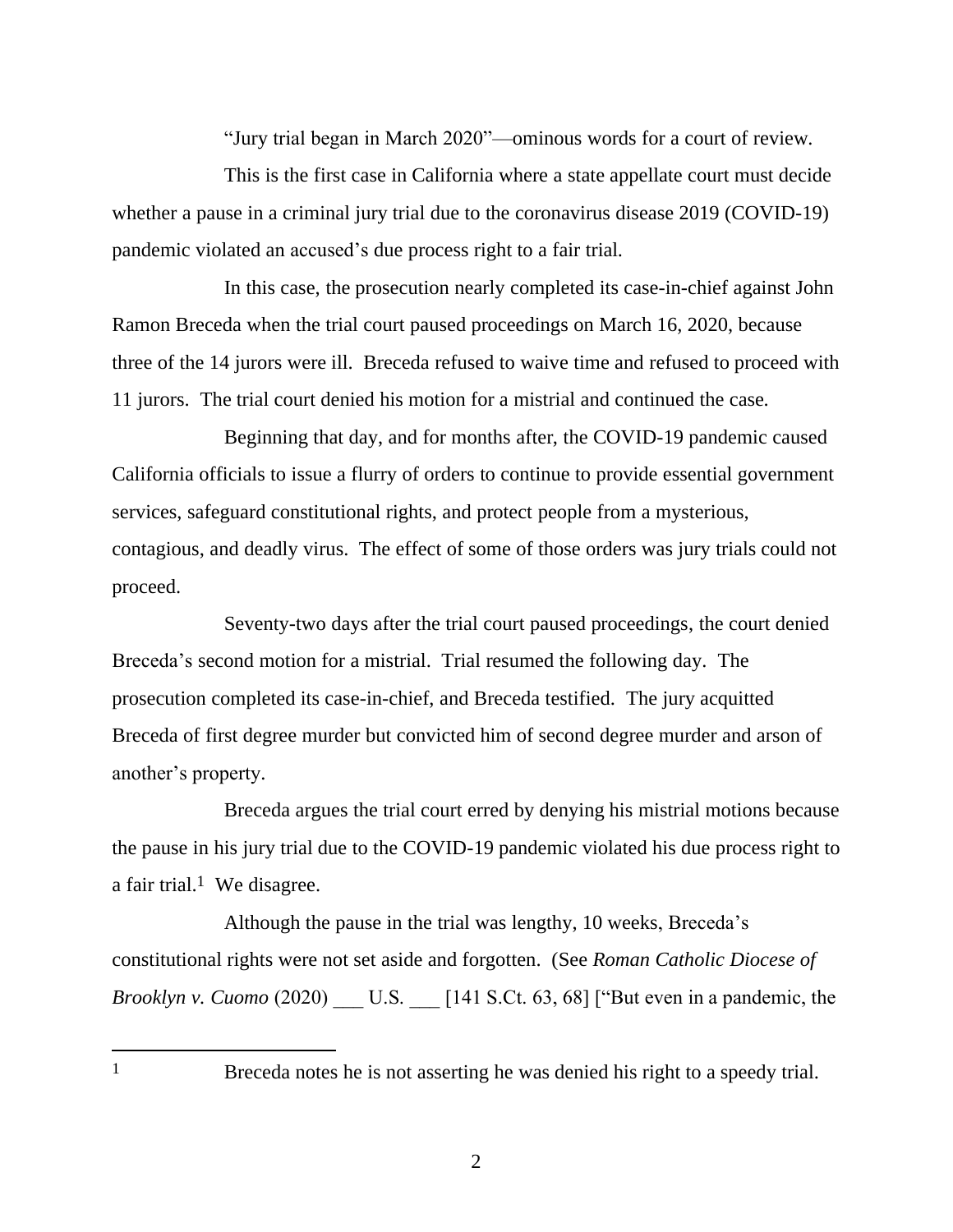Constitution cannot be put away and forgotten"].) On the contrary, the record demonstrates the court remained appropriately focused on Breceda's constitutional rights during the onset of an unprecedented global health crisis. We affirm the judgment.

# **FACTS**

In 2015, Breceda fatally stabbed Floriberto Villaseñor in the neck. The only issue at trial was whether Breceda did it intentionally or acted in self-defense. The jury resolved that issue against Breceda.

*I. Pretrial*

A 2016 information charged Breceda with murder (Pen. Code, § 187, subd. (a),<sup>2</sup> count 1), and arson of another's property ( $\S$  451, subd. (d), count 2). The information alleged Breceda personally used a deadly weapon. (§ 12022, subd. (b)(1).) The information also alleged Breceda suffered a prior serious and violent conviction  $(\S\$  667, subds. (d), (e)(1), 1170.12, (b), (c)(1)), and a prior prison term ( $\S$  667.5, subd.  $(b)$ ).<sup>3</sup>

After numerous pretrial motions and replacement of the assigned prosecutor, the matter was progressing toward trial in early 2020. Then the novel coronavirus upended our lives.

On February 26, 2020, the County of Orange declared a local health emergency to prepare for the COVID-19 outbreak and requested Governor Gavin Newsom to declare a state of emergency.<sup>4</sup>

<sup>2</sup> All further statutory references are to the Penal Code.

<sup>3</sup> The prosecution filed an amended information to correct count 2's offense date.

<sup>4</sup> <https://occovid19.ochealthinfo.com/sites/virus/files/2020- 03/1.%2002.26.20%20COVID-19%20Emergency%20Press%20Release%20and%20 Declarations.pdf> (as of Mar. 9, 2022). On the court's own motion and for good cause, we take judicial notice of the various official acts referenced in this decision. (Evid. Code, § 452, subd. (c).)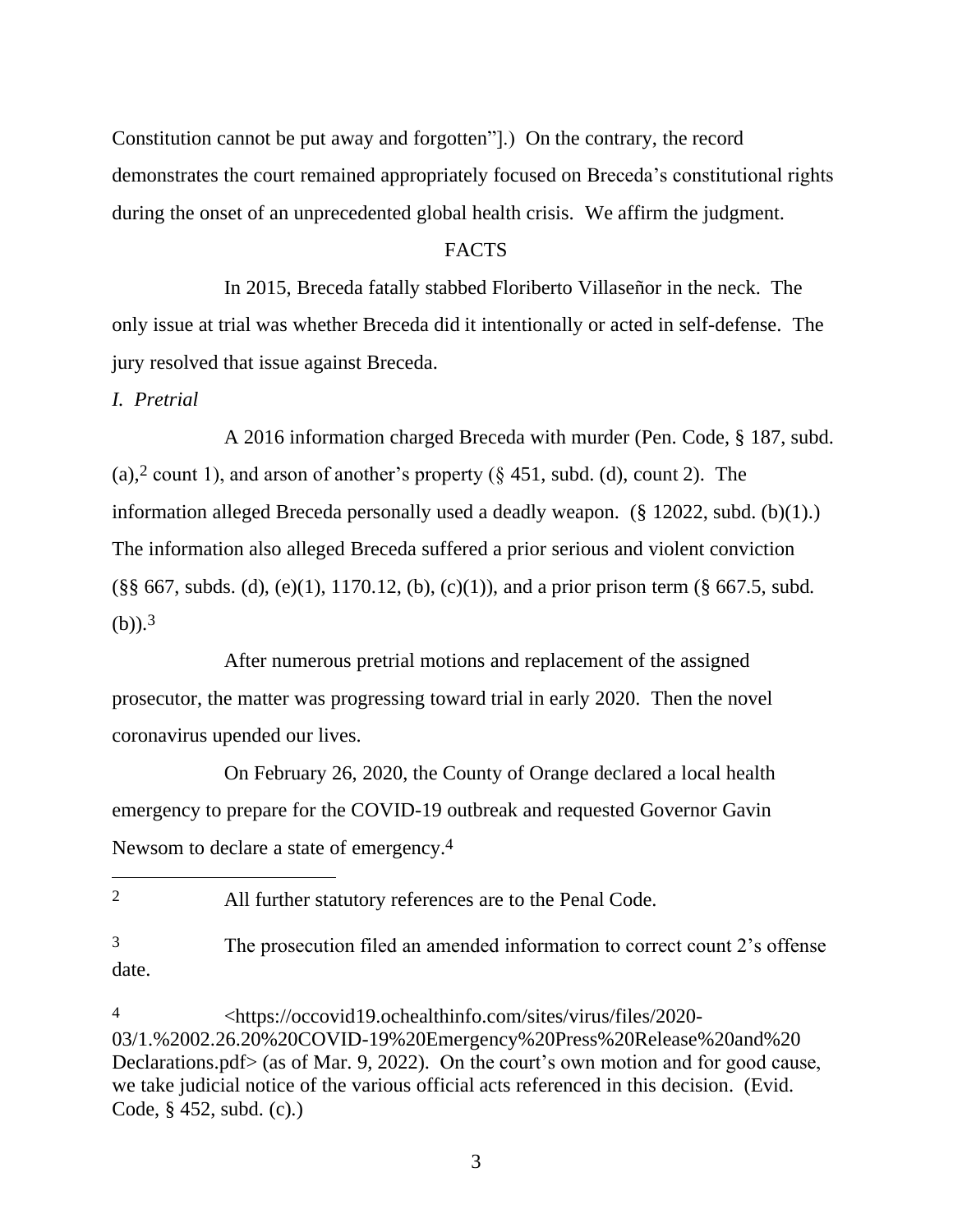On March 4, 2020, the trial court empaneled the jury. That same day, the Governor declared a state of emergency due to the global COVID-19 outbreak.<sup>5</sup> Witness testimony began the following day on March 5, 2020.

# *II. Trial*

#### *A. March 5, 2020—Thursday*

On the first day of testimony, the prosecution called a witness, an emergency responder, a forensic pathologist, and the lead detective, Michelle Bradbury. The evidence demonstrated that around 4:30 p.m., 44-year-old Villaseñor was running on a sidewalk holding his hand to his neck and asking for help. Villaseñor collapsed on the witness's front yard, and the witness called 911. Emergency responders arrived, treated Villaseñor's neck laceration, and transported him to the hospital—he died en route. Villaseñor had on his person \$1,806 in cash, 14.9 grams of methamphetamine, and a motel key card.

Police officers found a broken taillight and sun visor on the ground. Officers went to the motel and learned Maricela Lee registered for the room that corresponded to the motel key card. Motel surveillance video showed Villaseñor, Maricela Gomez-Lee, Breceda, and an unknown male entering and exiting the motel room the morning of the stabbing. The video showed Villaseñor holding a cooler entering and exiting the room.

A little later, officers spotted Gomez-Lee's car, stopped her, spoke with her, and covertly placed a tracking device on her car. Two days after the incident, officers found Villaseñor's burned car in San Juan Capistrano, California. There was a cooler in the trunk.

Villaseñor suffered a three and one-half inch long and four-inch deep laceration to the right side of his neck. A sharp cutting instrument severed the right

<sup>5</sup> <https://www.gov.ca.gov/wp-content/uploads/2020/03/3.4.20-Coronavirus-SOE-Proclamation.pdf> (as of Mar. 9, 2022).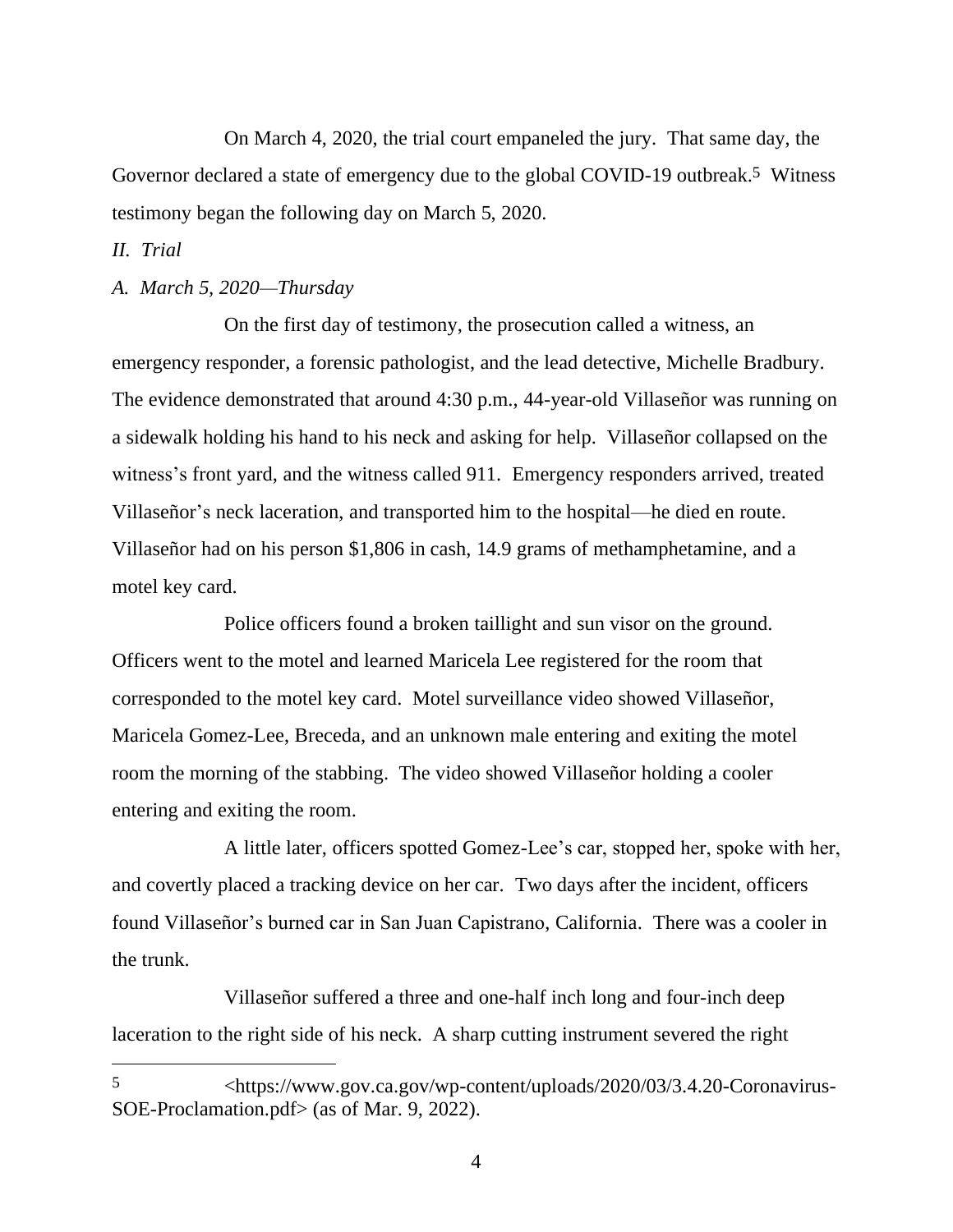carotid artery and jugular vein. Villaseñor had no defensive wounds, but he did have methamphetamine and amphetamine in his system.

Forensic testing connected Breceda to the sun visor, and officers arrested him. A few weeks later, officers tracked Gomez-Lee to a residence in Lake Elsinore, California. They interviewed her, arrested her, and transported her to the police station where they interviewed her again.

#### *B. March 9, 2020—Monday*

Gomez-Lee and her friend Sally S. testified for the prosecution. Gomez-Lee was charged with being an accessory after the fact and arson of another's property for her role in Villaseñor's death; she testified pursuant to a grant of use immunity. She and Breceda were romantically involved before he went into custody, and when he was released, they resumed their friendship.

Early on the morning of the incident, Breceda, who was with Villaseñor and the unnamed man, asked Gomez-Lee to rent a motel room for Villaseñor. After she rented the motel room, the four went to the room; she and Breceda smoked methamphetamine. Later that morning, Villaseñor and Breceda left in Villaseñor's car, Gomez-Lee left in her car, and the unnamed man left in his vehicle.

Around noon, Breceda called Gomez-Lee and asked her to pick him up on Peppertree Lane. When she arrived, she saw Villaseñor asleep in his car and picked up Breceda nearby. He was frustrated because the man that he and Villaseñor were waiting for did not arrive and he felt Villaseñor was wasting his time. Gomez-Lee and Breceda drove around smoking methamphetamine. Breceda told her that he needed a knife to open packages so she drove to a grocery store. Inside the store, she picked up a box cutter but Breceda said it was not sharp enough to cut the thick wrapping. Gomez-Lee stole a knife with a two to three-inch blade and gave it to Breceda.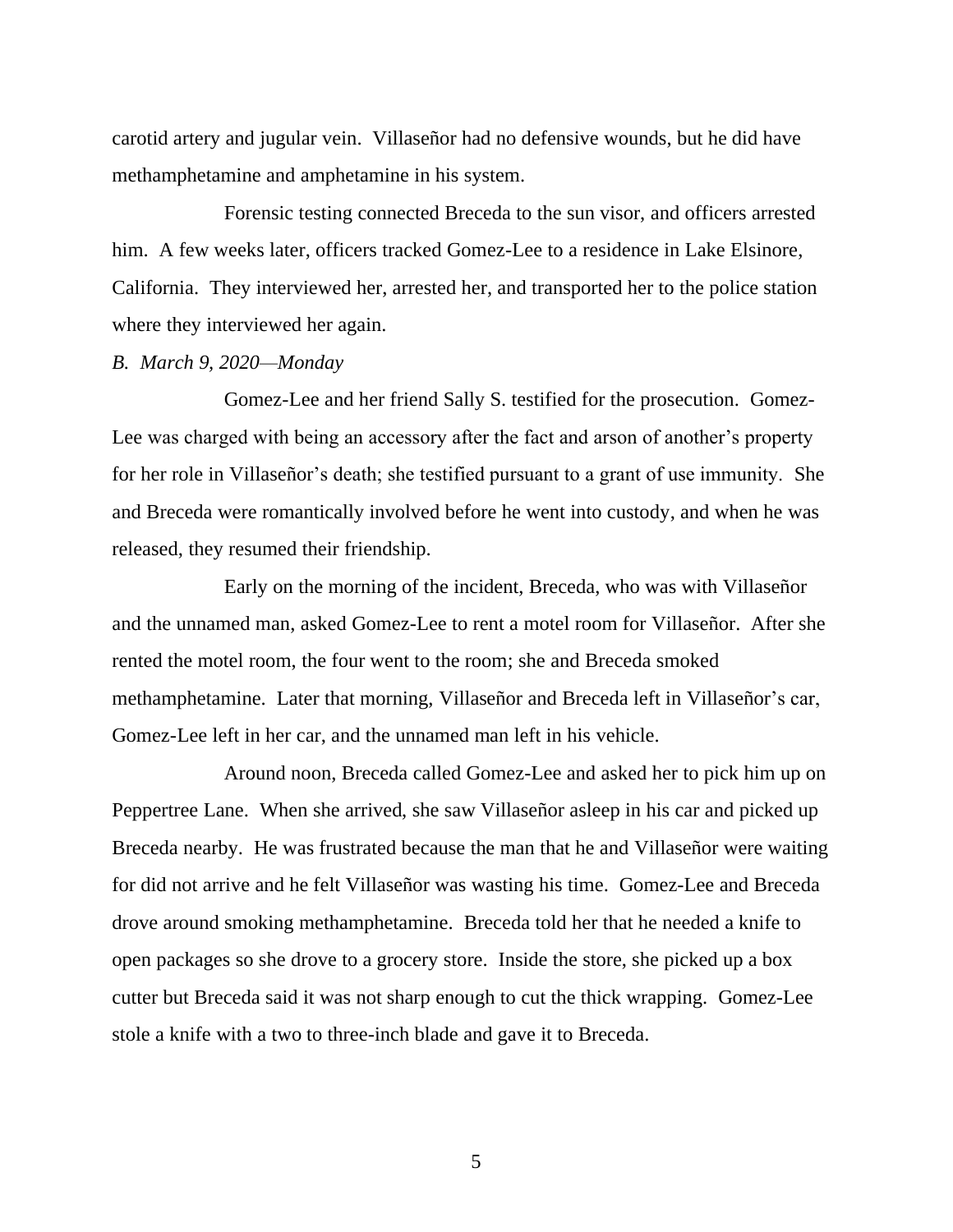In the car, Breceda told Gomez-Lee to take him back to Peppertree Lane. Gomez-Lee dropped him off near Villaseñor's car. Gomez-Lee drove to a nearby gas station where she eventually sold her jumper cables to buy gas.

About an hour later, she noticed police activity in the area where she had dropped off Breceda and drove back to the area but did not see Villaseñor's car. Her cell phone was dead, and she went to a store and stole a charger. When her phone charged, Breceda called her and told her "shit went down" and to meet him at the Tustin Marketplace because he needed his backpack, which he had left in her car.

When she arrived, Breceda was alone and driving Villaseñor's car. He said, "It's all bad" and left.

After midnight, Breceda called Gomez-Lee and asked her to meet him at the Tustin Marketplace.When she arrived, Breceda was alone and driving Villaseñor's car. Gomez-Lee followed Breceda south on the I-5 freeway to a field. Breceda parked Villaseñor's car, poured gas on it, and lit it on fire. Breceda told Gomez-Lee that he needed to get rid of the car. As Gomez-Lee drove Breceda home, she asked him what had happened. Breceda told her "shit went down" and "to keep [her] fucking mouth shut." She saw Breceda again a couple of times before going to stay with her friend Sally in Lake Elsinore.

Gomez-Lee admitted she did not tell police officers about stealing the knife when they interviewed her at the police station. She did not mention it until agreeing to testify and receiving immunity. Gomez-Lee admitted she suffered two felony convictions for receiving stolen property.

Cross-examination of Gomez-Lee paused to allow Sally to testify. Sally testified she and Gomez-Lee smoked methamphetamine, and Gomez-Lee told her "something went wrong" and she and Breceda lit a car on fire. Sally did not recall telling police that Gomez-Lee told her the knife was in the car they set ablaze. Sally agreed she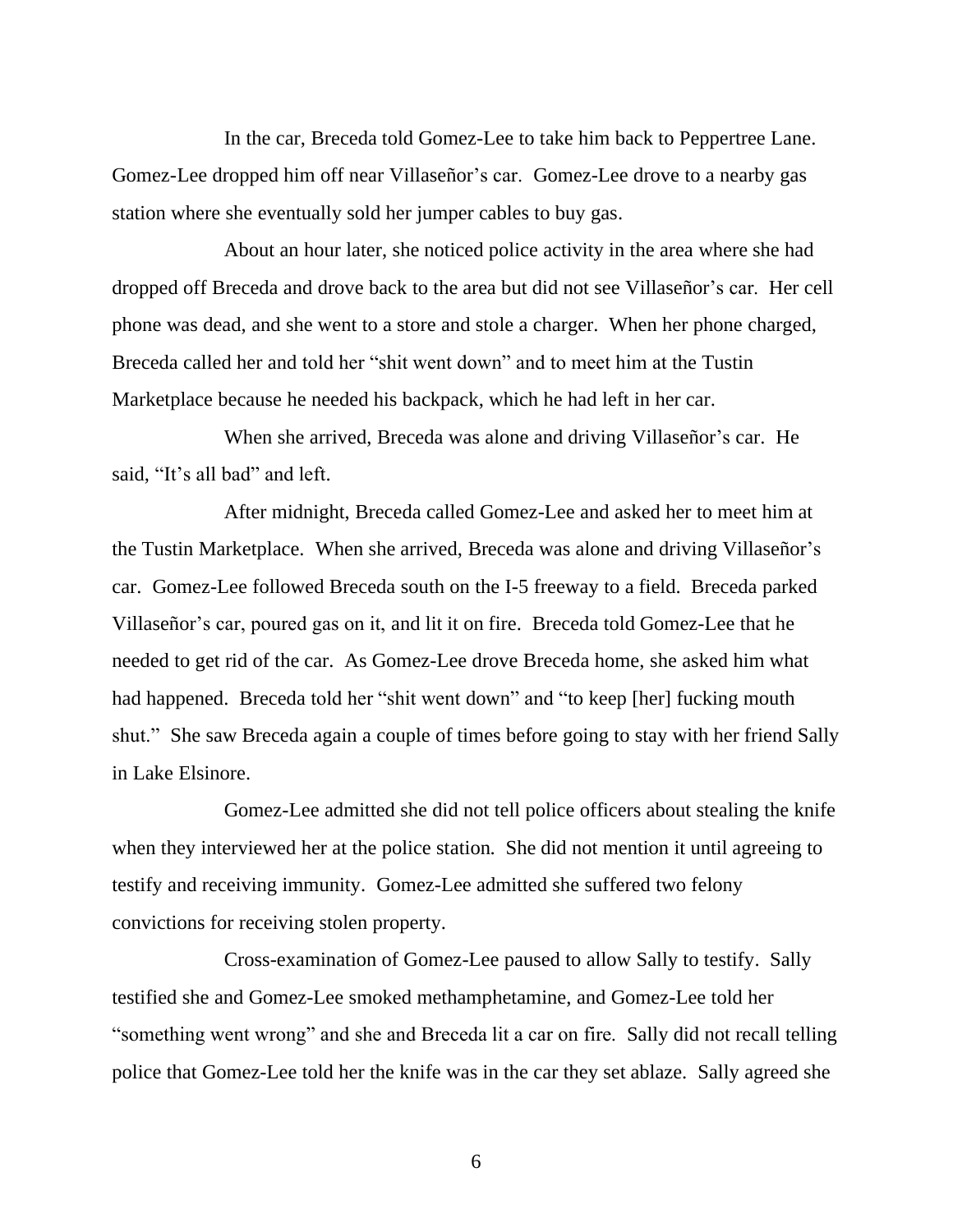told police that Gomez-Lee said Breceda went to collect money, something went wrong, and a person had been stabbed.

Cross-examination of Gomez-Lee resumed. Gomez-Lee met Breceda through her ex-husband, who was a drug dealer; Breceda was his "muscle," collecting money for him. She knew Breceda collected drug debts and sold drugs occasionally. The trial court recessed for the day.

#### *C. March 10, 2020—Tuesday*

Cross-examination of Gomez-Lee resumed. Gomez-Lee agreed she did not mention the knife until she received immunity. On redirect examination, she stated Breceda never claimed he acted in self-defense.

The prosecution also offered the testimony of the deputy sheriff who responded to the call regarding Villaseñor's burning car, the motel manager who produced the surveillance video, and another witness to what transpired on Peppertree Lane.

This witness was outside with his children when he heard someone yell, "Hey, hey." He saw one man chasing another man. He saw the man who was being pursued, who he identified as Breceda, get into a car, start the car, put it into reverse, and crash into another car. The other man tried to open the passenger side door, but Breceda drove away. When shown photographs, the witness identified Timothy Murphy as living in the neighborhood.

# *D. March 11, 2020—Wednesday*

On the fourth day of testimony, the prosecutor offered three more witnesses, Villaseñor's girlfriend (Girlfriend), a crime scene investigator, and a fire investigator. One witness was Eugene Nott.

Nott lived on Peppertree Lane and rented a room to Timothy Murphy. Nott testified Murphy was a drug dealer, and Villaseñor regularly visited the apartment to collect money from Murphy. On the day of the incident, Murphy was not home. Nott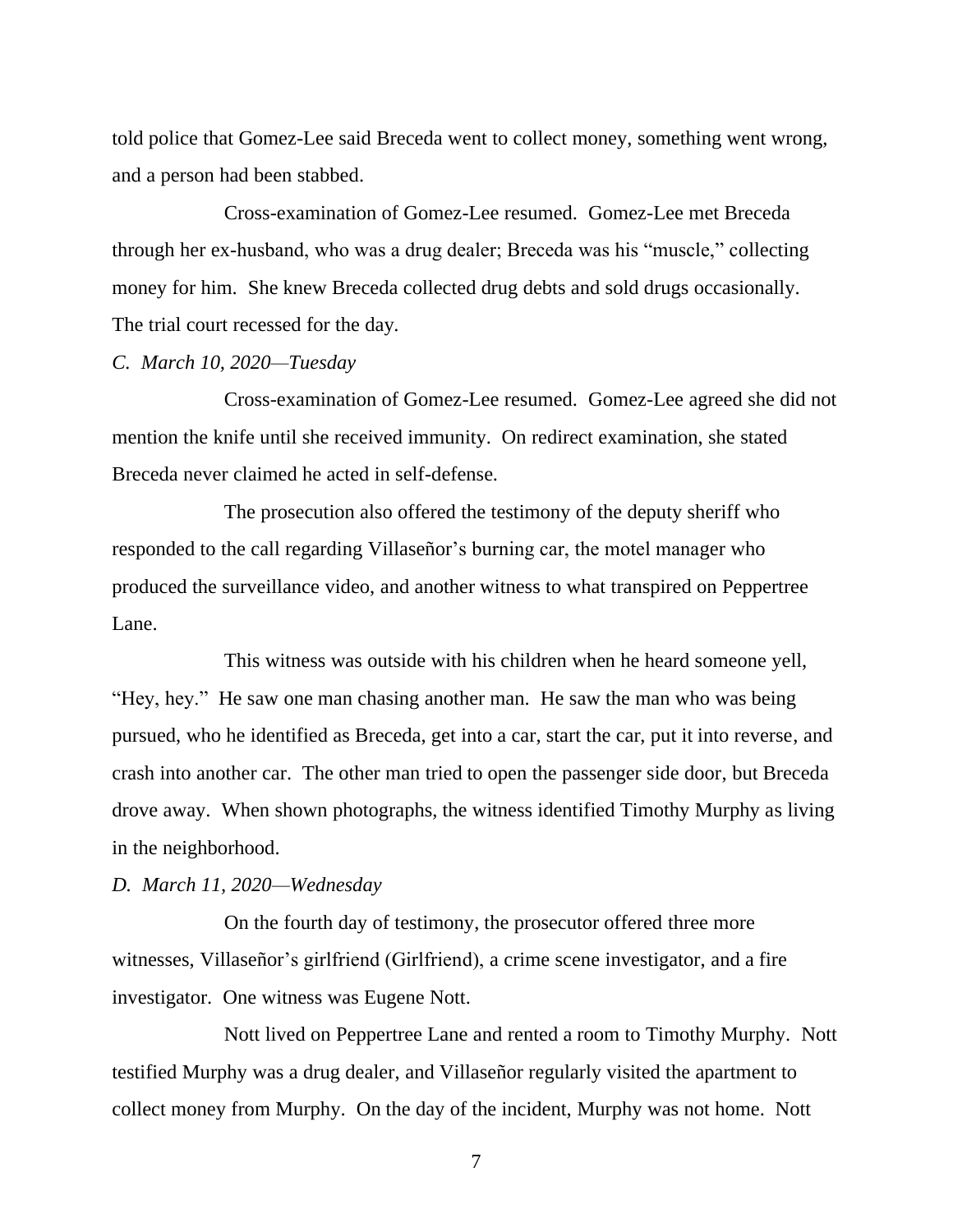believed Murphy owed Villaseñor money. That afternoon, Nott heard someone yell, "Stop. Don't go anywhere" or something similar. He looked out of his window and saw a person walking on the sidewalk and collapse; later he learned it was Villaseñor. Nott saw a man start a car and drive away leaving a sun visor on the ground. Earlier that day, Nott saw the car parked on the street positioned so a person could see if Murphy came home. Nott admitted he suffered prior convictions, including for possessing drugs for sales.

Girlfriend testified she knew Murphy. After her recollection was refreshed, Girlfriend stated she told police officers Villaseñor sold drugs to Murphy and Murphy also sold drugs. She also told officers Murphy owed Villaseñor money. She added Villaseñor collected martial arts swords and Murphy had swords.

On March 11, the World Health Organization (WHO) declared COVID-19 a pandemic. 6

# *E. March 12, 2020—Thursday*

The prosecution offered the testimony of a forensic scientist, a police officer, Bradbury, and Detective Jose Morales.

Morales testified he interviewed Sally in Lake Elsinore. Sally stated Gomez-Lee told her that Breceda went to collect money from someone and "[i]t went wrong." She added they were supposed to "beat . . . up" the person, but they stabbed him and killed him. Gomez-Lee told her that she and Breceda lit a car on fire and pushed it down a hill. Gomez-Lee told her they put the knife in the car. The trial court recessed for the day, reminded the jury the court was dark on Friday, and stated proceedings would resume on Monday.

<sup>6</sup> <https://www.who.int/dg/speeches/detail/who-director-general-s-openingremarks-at-the-media-briefing-on-covid-19---11-march-2020> (as of Mar. 9, 2022).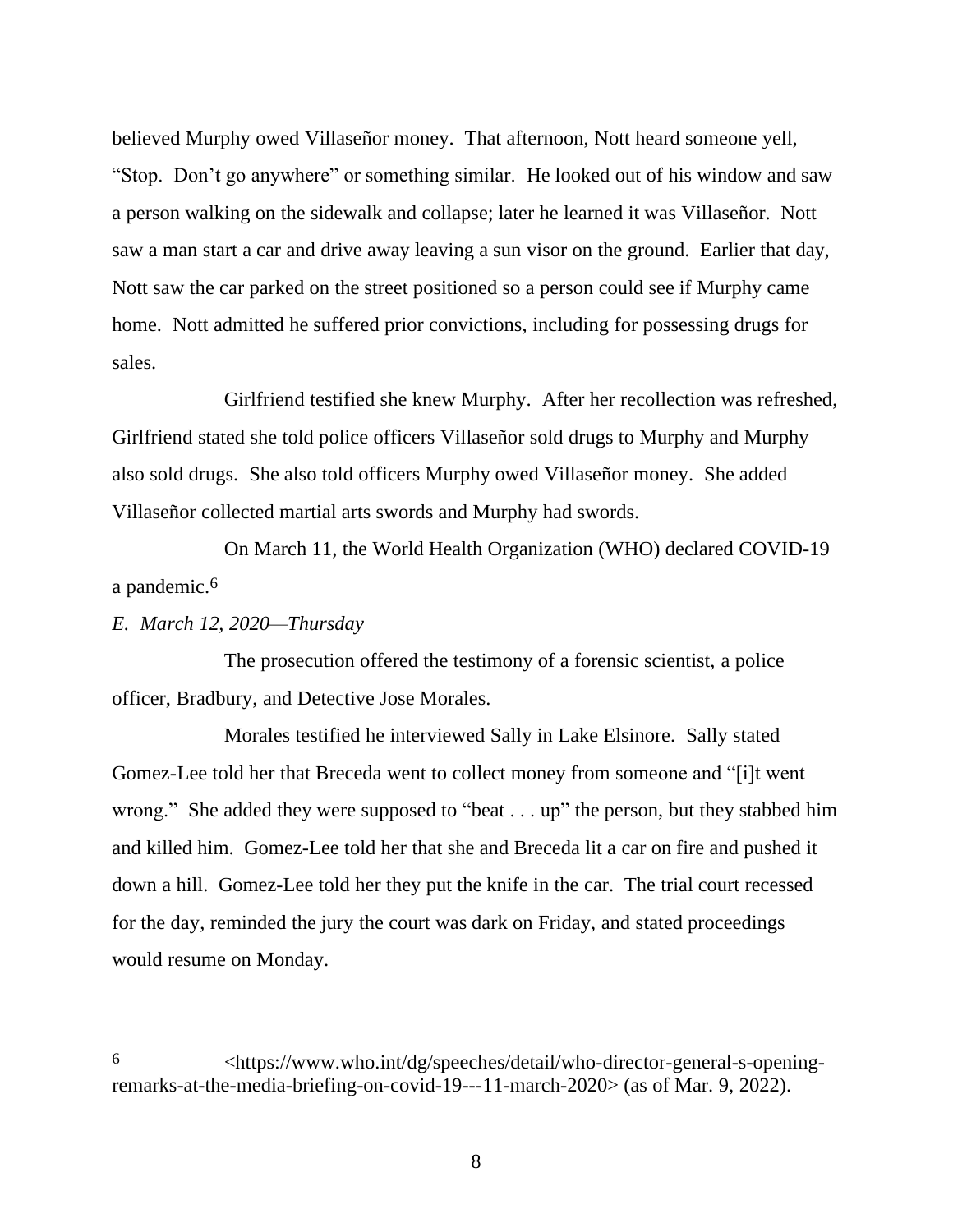The next morning, former President Donald Trump declared a national emergency concerning the COVID-19 outbreak.<sup>7</sup>

# *F. March 16, 2020—Monday*

Proceedings did not resume on Monday.The trial court stated two jurors were absent because they were ill.The court explained "[w]e are in the midst" of the COVID-19 pandemic and recited guidance from the Centers for Disease Control and Prevention (CDC), the California Department of Public Health, and the Orange County Health Care Agency. That guidance included canceling mass gatherings to slow community transmission to protect the most at-risk people, including those 65 years old and older or those with serious chronic medical conditions. The court noted six jurors were older than 65 years old and two older than 60. The court stated another juror was coughing and inquired of counsel whether they objected to sending that juror home; neither counsel objected.

The trial court stated only 11 jurors were remaining and its preference was to declare a four-week recess.Breceda's trial counsel (Counsel) consulted with Breceda and said he did not want to waive time and wanted to proceed with the trial. The court asked Counsel whether Breceda would stipulate to less than 12 jurors. Counsel said, "No, he is not." When the court asked how Breceda wanted to proceed, Counsel moved for a mistrial. The court stated it intended to declare a recess. Counsel objected because of the uncertainty of when the trial would resume, juror availability, and the "ramifications" of asking jurors over 60 years old to return. He specified a lengthy delay would cause jurors to forget the evidence and increase the possibility they would discuss the case and conduct inappropriate research. After the court noted Counsel's position

<sup>7</sup> <https://trumpwhitehouse.archives.gov/presidential-actions/proclamationdeclaring-national-emergency-concerning-novel-coronavirus-disease-covid-19-outbreak> (as of Mar. 9, 2022).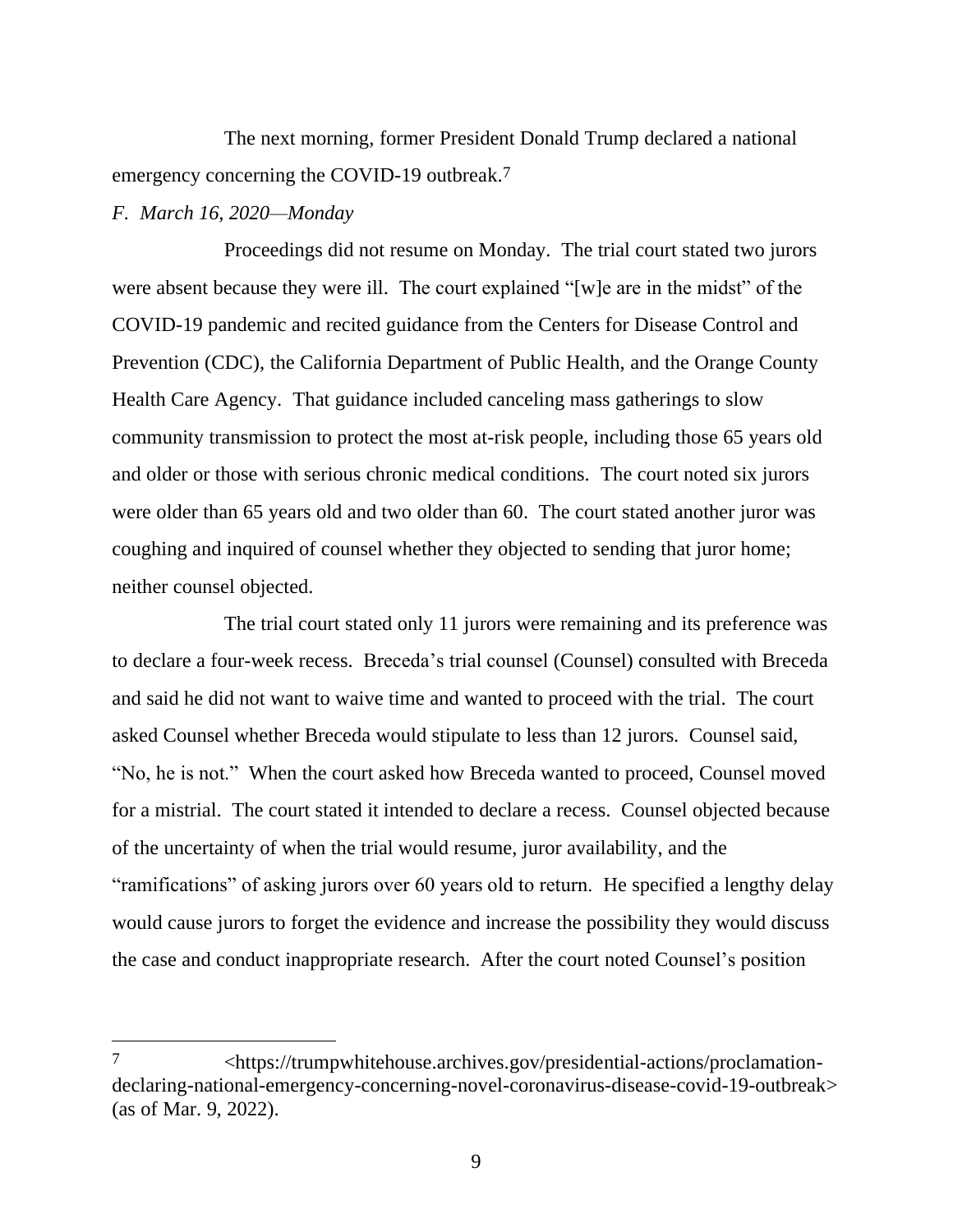was inconsistent, he and Breceda repeated his request for a mistrial. The prosecutor objected to granting a mistrial.

The trial court opined resolution of the matter would be quicker if the court delayed proceedings rather than beginning again. The court explained it wanted to preserve Breceda's speedy trial rights and protect the jurors' health. The court took a short recess to consider the matter.

When the trial court returned, it denied without prejudice Breceda's mistrial motion because a mistrial was unnecessary to preserve Breceda's due process rights.The court said that "if circumstances change in the future" Breceda could renew his motion. The court reasoned that because there were only 11 jurors and Breceda would not stipulate to less than 12 jurors, it would continue the matter. The court noted that if someone contracted the coronavirus, "[t]he recommendation [was] a quarantine of 14 days." The court placed the jurors on a one-day call and ordered them back on April 6, 2020. The court admonished the jury to not form any opinions about the evidence, discuss the case or the evidence, conduct any independent research, or read or listen to any news reports about the case. The court ruled good cause existed to recess the matter until April 6, 2020. The court ordered counsel and Breceda to appear the next morning or the next day courts were open.

#### *G. COVID-19 Emergency Orders & Trial Court Proceedings*

On March 16, 2020, the same day the court continued the case, Chief Justice Tani Cantil-Sakauye, acting in her capacity as Chairperson of the Judicial Council of California (Judicial Council), issued an order upon the request of Superior Court of Orange County Presiding Judge Kirk Nakamura authorizing that court to declare March 17, 2020 to March 27, 2020, holidays for purposes of computing time under numerous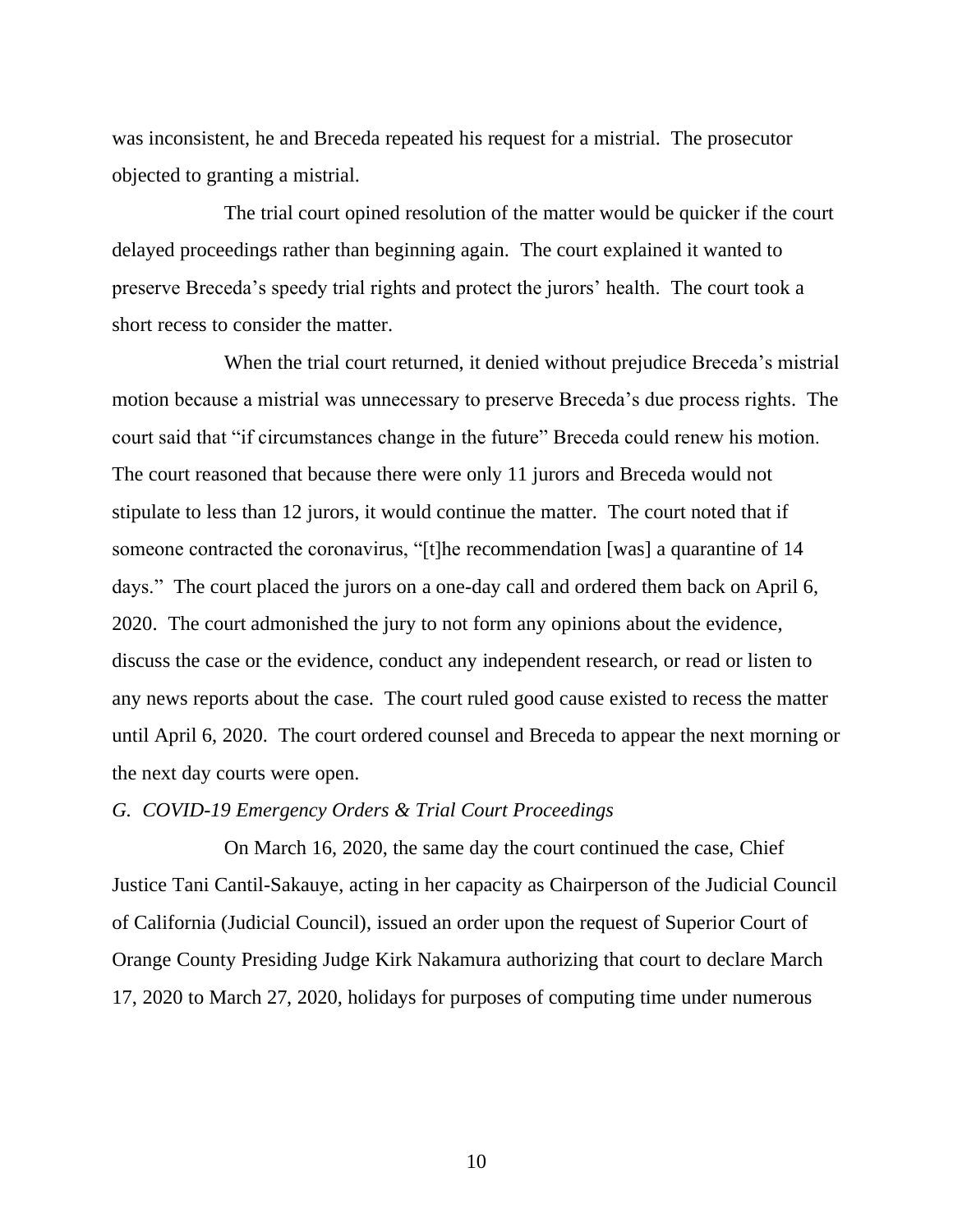statutes.<sup>8</sup> The following day, the presiding judge issued an emergency order declaring those dates holidays.9

On March 19, 2020, the Governor issued Executive Order N-33-20, requiring all Californians to stay home but identified courts as essential and exempted workers who support the courts from the order.<sup>10</sup> The following day, the Chief Justice sent an "advisory" to the superior courts "to provide guidance on ways that might mitigate some of the health risks to judicial officers, court staff, and court users" during the COVID-19 pandemic.<sup>11</sup> The advisory noted the Governor's shelter in place order was "not meant to close our courts" because the courts are "considered as an essential service." The Chief Justice continued, "I recognize, however, that this new adjustment to health guidelines and direction likely may require further temporary adjustment or suspension of certain court operations, keeping in mind . . . we are balancing constitutional rights of due process with the safety and health of all court users and employees." The Chief Justice "strongly encourage[d]" superior courts to consider specified measures that could "be taken immediately to protect constitutional and due process rights of court users."

On March 23, 2020, the Chief Justice issued an order pursuant to Government Code section 68115 explaining courts could not continue to operate and

<sup>8</sup> <https://newsroom.courts.ca.gov/sites/default/files/newsroom/document/ Orange%25203.16.20.pdf> (as of Mar. 9, 2022).

<sup>9</sup> <https://www.occourts.org/media-relations/covid/Signed\_COVID-19\_Pandemic\_Order\_3\_16\_20.pdf> (as of Mar 9, 2022).

<sup>10</sup> <https://www.gov.ca.gov/wp-content/uploads/2020/03/3.19.20-attested-EO-N-33-20-COVID-19-HEALTH-ORDER.pdf> (as of Mar. 9, 2022).

<sup>11</sup> <https://newsroom.courts.ca.gov/sites/default/files/newsroom/2020- 12/Chief-Justice-Advisory-on-COVID-19-and-Court-Operations%20%281%29\_0.pdf> (as of Mar. 9, 2022).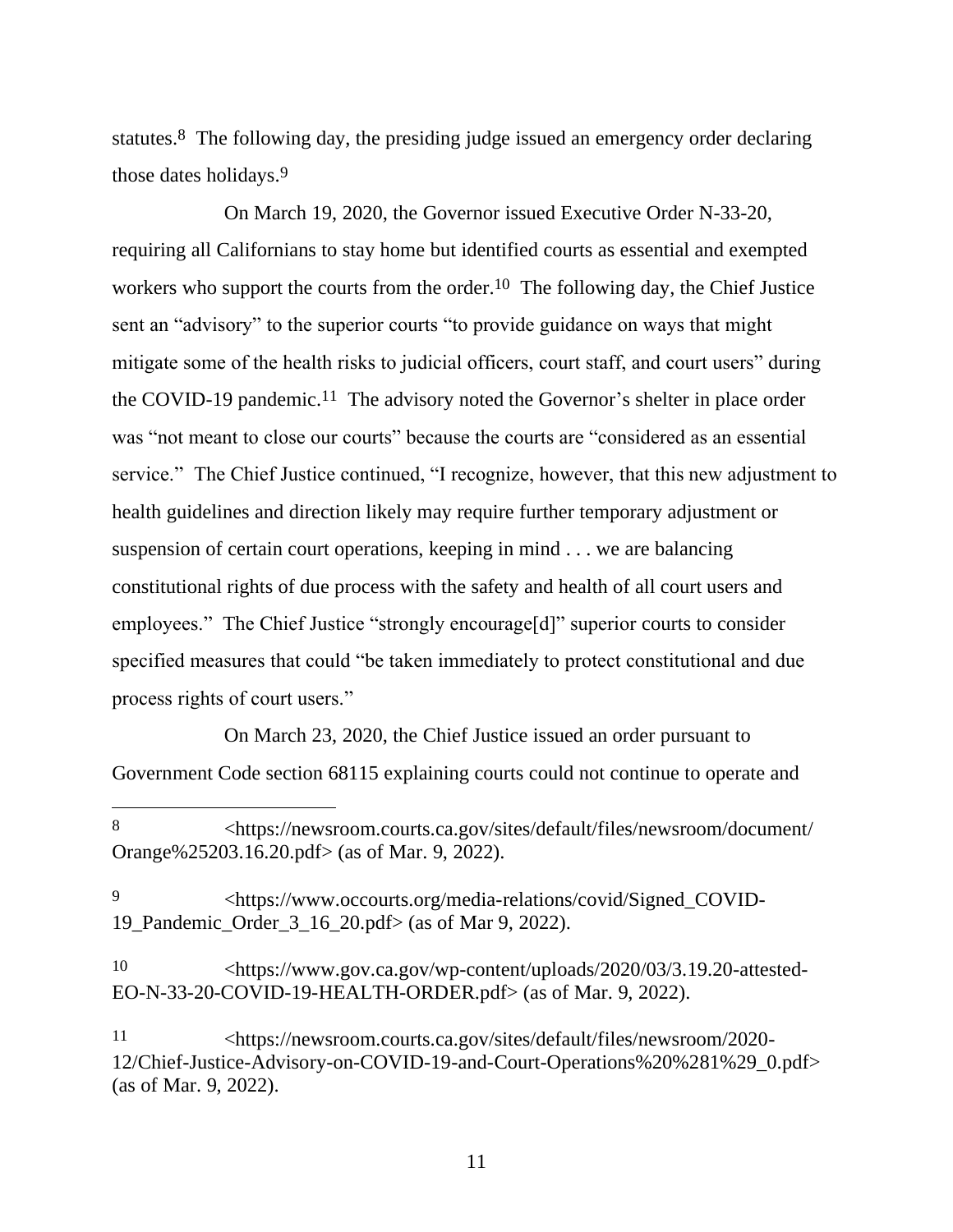comply with the increasingly stringent social distancing measures. She ordered, inter alia, all jury trials suspended for 60 days.12 The order stated in part as follows: "Courts cannot comply with these health restrictions and continue to operate as they have in the past. Court proceedings require gatherings of court staff, litigants, attorneys, witnesses, and juries, well in excess of the numbers allowed for gathering under current executive and health orders. Many court facilities in California are ill-equipped to effectively allow the social distancing and other public health requirements required to protect people involved in court proceedings and prevent the further spread of COVID-19. Even if court facilities could allow for sufficient social distancing, the closure of schools means that many court employees, litigants, witnesses, and potential jurors cannot leave their homes to attend court proceedings because they must stay home to supervise their children. These restrictions have also made it nearly impossible for courts to assemble juries."

On March 26, 2020, the Chief Justice issued an order authorizing the Superior Court of Orange County to declare March 30, 2020 to April 24, 2020, holidays for purposes of computing time under numerous statutes.13 The following day, the presiding judge issued an order extending the time for purposes of computing time under numerous statutes from March 30, 2020 to April 24, 2020.14The same day, the

<sup>12</sup> <https://newsroom.courts.ca.gov/sites/default/files/newsroom/2020- 09/Statewide%20Order%20by%20the%20Chief%20Justice-Chair%20of%20the%20 Judicial%20Council%203-23-2020.pdf> (as of Mar. 9, 2022).

<sup>13</sup> <https://newsroom.courts.ca.gov/sites/default/files/newsroom/document/ 032620.Orange.SIGNED%2520Supp%2520Emergency%2520Order.pdf> (as of Mar. 9, 2022).

<sup>14</sup> <https://www.occourts.org/media-relations/covid/Supp\_Trial\_court\_Impl\_ Emerg\_Order\_COVID-19\_032720.pdf> (as of Mar. 9, 2022).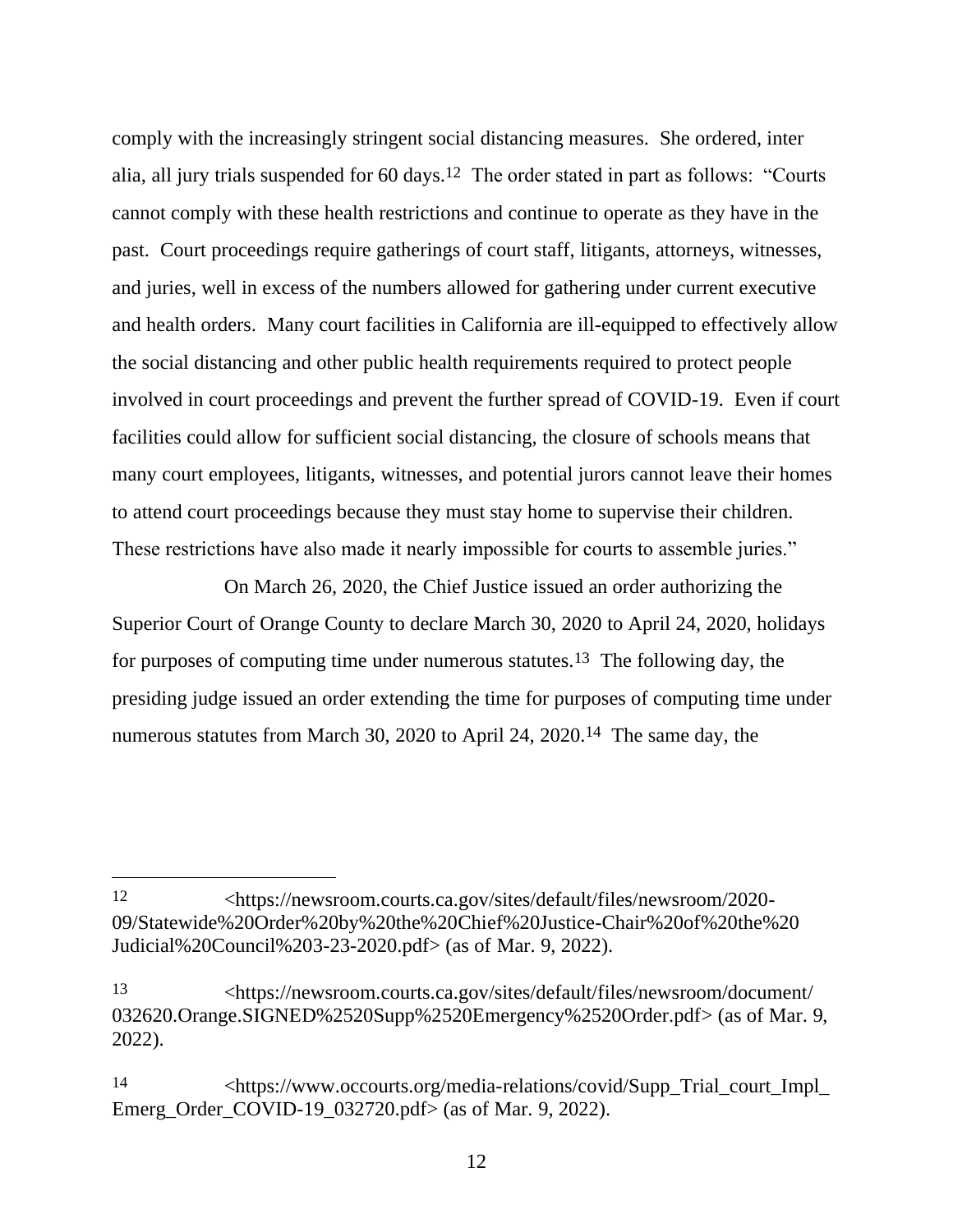Governor issued Executive Order No. N-38-20 giving the Judicial Council emergency authority to take action to maintain safe and orderly court operations. 15

On March 30, 2020, the Chief Justice issued an order authorizing superior courts to extend statutory deadlines and use available technology to conduct remote judicial proceedings.<sup>16</sup> The order stated in part as follows: "The continuous operation of our courts is essential for our constitutional form of government, for providing due process and protecting the public. However, courts are clearly places with high risks during this pandemic because they require gatherings of judicial officers, court staff, litigants, attorneys, witnesses, defendants, law enforcement, and juries—well in excess of the numbers allowed for gathering under current executive and health orders."

On April 1, 2020, the presiding judge issued an order extending statutory deadlines, clarified the date from which the 60-day jury trial continuance was to be calculated, and to use available technology to conduct remote judicial proceedings.<sup>17</sup> The next day, the trial court issued a minute order that relied on the numerous orders described above to conclude there was good cause to continue Breceda's jury trial to April 28, 2020. That same day, the presiding judge issued Administrative Order No. 20/11 establishing the procedures to determine whether good cause existed to conduct jury trials during the 60-day jury trial suspension.18

17 <https://www.occourts.org/media-relations/covid/Supp\_Trial\_court\_Impl\_ Emerg\_Order\_COVID-19\_040120.pdf> (as of Mar. 9, 2022).

18 <https://www.occourts.org/media-relations/covid/20\_11\_AdminOrderGood CauseJuryTrial.pdf> (as of Mar. 9, 2022).

<sup>15</sup> <https://www.gov.ca.gov/wp-content/uploads/2020/03/3.27.20-N-38- 20.pdf> (as of Mar. 9, 2022).

<sup>16</sup> <https://newsroom.courts.ca.gov/sites/default/files/newsroom/document/ Statewide%2520Order%2520by%2520the%2520Chief%2520Justice-Chair%2520of% 2520the%2520Judicial%2520Council%25203-30-2020.pdf> (as of Mar. 9, 2022).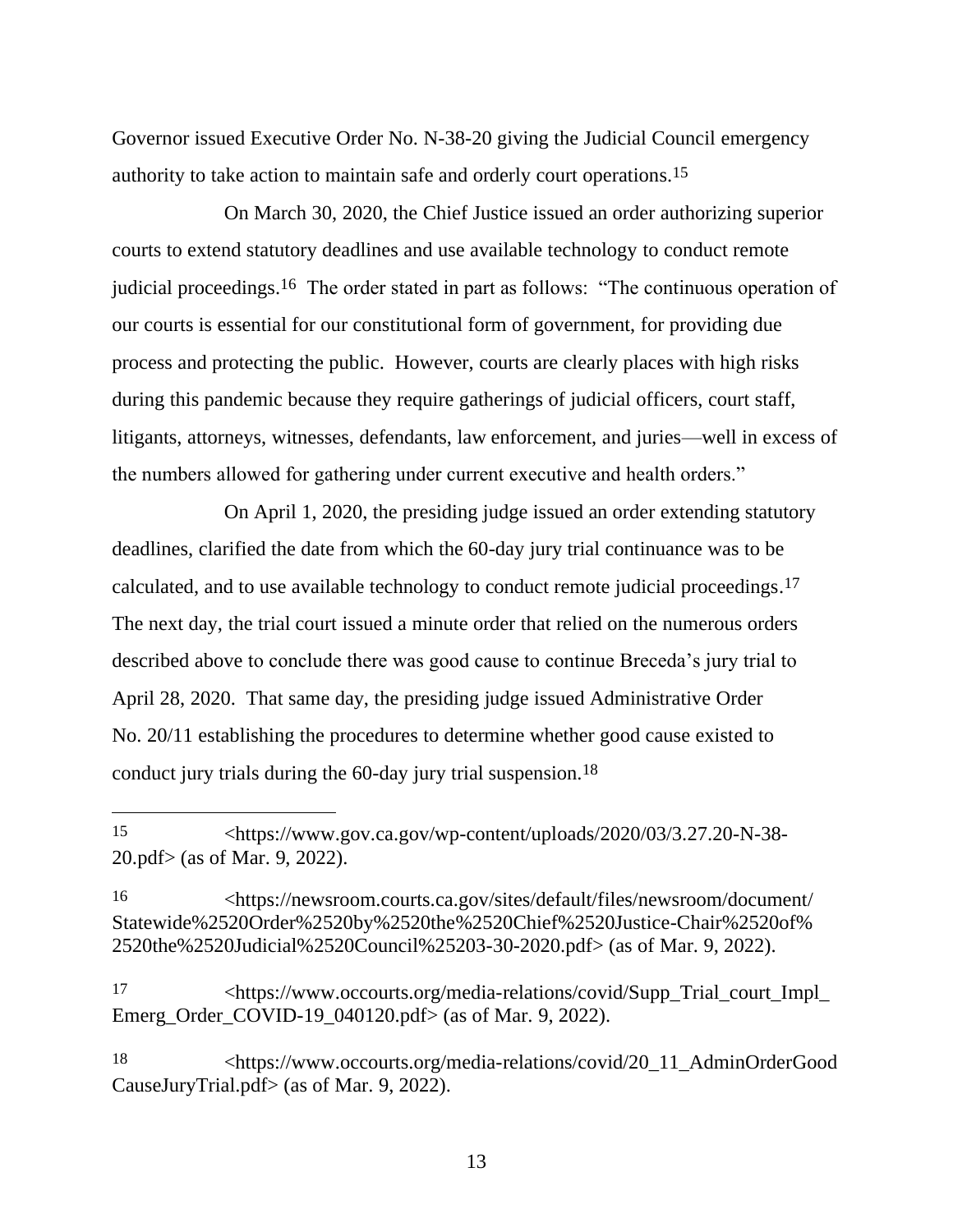On April 24, 2020, the Chief Justice issued an order authorizing the Superior Court of Orange County to declare April 27, 2020 to May 22, 2020, holidays for purposes of computing time under numerous statutes.19 The same day, the presiding judge issued an amended order declaring those dates holidays.20

On April 28, 2020, Breceda filed a motion for a mistrial and a motion to dismiss for violation of speedy trial rights.In his mistrial motion, Breceda argued the delay interrupted the trial flow, the evidence was stale in the jurors' minds, and jurors may have engaged in prohibited research and discussions. In a minute order that day, the trial court relied on the Chief Justice's and the presiding judge's orders to conclude there was good cause to continue Breceda's jury trial to May 26, 2020.

On April 29, 2020, the Chief Justice issued an order extending the jury trial suspension from 60 to 90 days.<sup>21</sup> The order stated in part as follows: "[C]ourts are clearly places of high risks during this pandemic because they require gatherings of judicial officers, court staff, litigants, attorneys, witnesses, defendants, law enforcement, and juries—well in excess of the numbers allowed for gathering under current executive and health orders."

The effect of these orders was the Superior Court of Orange County was closed to the public and handling only time-sensitive matters from March 17, 2020 to May 22, 2020, because of the COVID-19 pandemic. Breceda did not file a motion to

<sup>19</sup> <https://newsroom.courts.ca.gov/sites/default/files/newsroom/document/ Signed%2520EO%2520-%2520Orange%2520renewed%2520COR.pdf> (as of Mar. 9, 2022).

<sup>20</sup> <https://www.occourts.org/media-relations/covid/Third\_Trial\_court\_ Implementation\_Emergency\_Order\_COVD-19\_-\_4.23.pdf> (as of Mar. 9, 2022).

<sup>21</sup> <https://newsroom.courts.ca.gov/sites/default/files/newsroom/document/ Chief\_Justice\_Statewide\_Emergency-Order\_04292020S.pdf> (as of Mar. 9, 2022).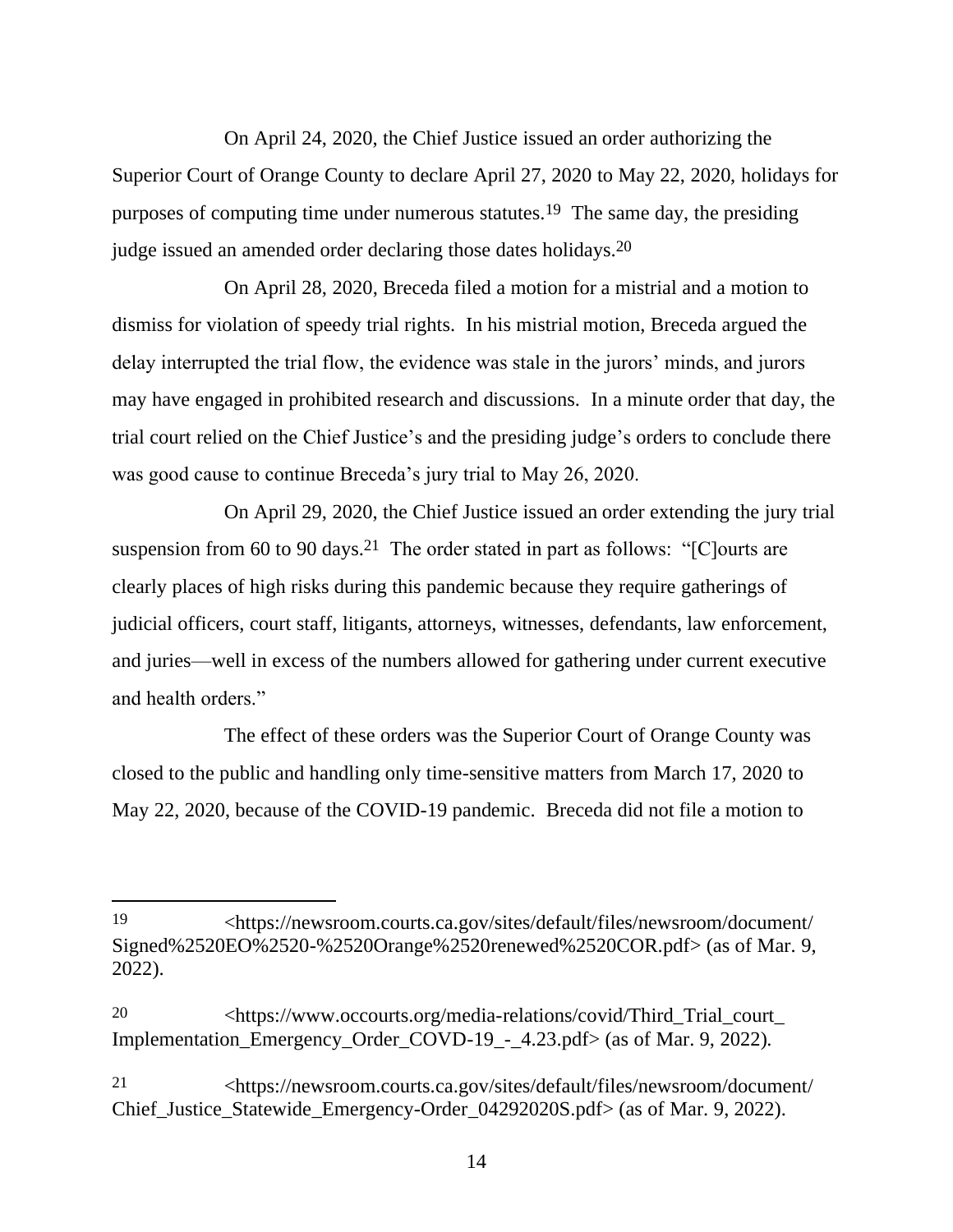determine whether good cause existed to resume his jury trial during this time pursuant to the presiding judge's Administrative Order No. 20/11.

#### *H. May 26, 2020—Tuesday*

Seventy-two days later, proceedings resumed outside of the jury's presence. The trial court detailed the COVID-19 safety measures and the courtroom modifications to protect court users. The court explained the measures it took to ensure there was public access to the proceedings. The court listed the various orders from the Chief Justice, the presiding judge, and the Governor and took judicial notice of them without objection.

The trial court noted the clerk advised the jurors the trial would resume the following day and inquired whether each juror was willing to return. The court said 13 of the 14 jurors would return. The court detailed how the trial would proceed logistically while adhering to COVID-19 safety measures.

The trial court addressed Breceda's pending motions.Counsel argued, and the court denied Breceda's motion to dismiss for violation of speedy trial rights. Citing to the WHO, the CDC, and the orders detailed above, the court explained the delay was reasonable given the unprecedented COVID-19 pandemic. The court opined Breceda was not prejudiced because lengthy trials are common and jurors routinely remember testimony, which the court was confident jurors could do that in this case. The court added jurors had their notebooks, counsel could refresh jurors' recollection during summation, and jurors could request testimony be readback. Based on all of these factors, the court concluded the delay was reasonable and justified, and Breceda suffered no prejudice.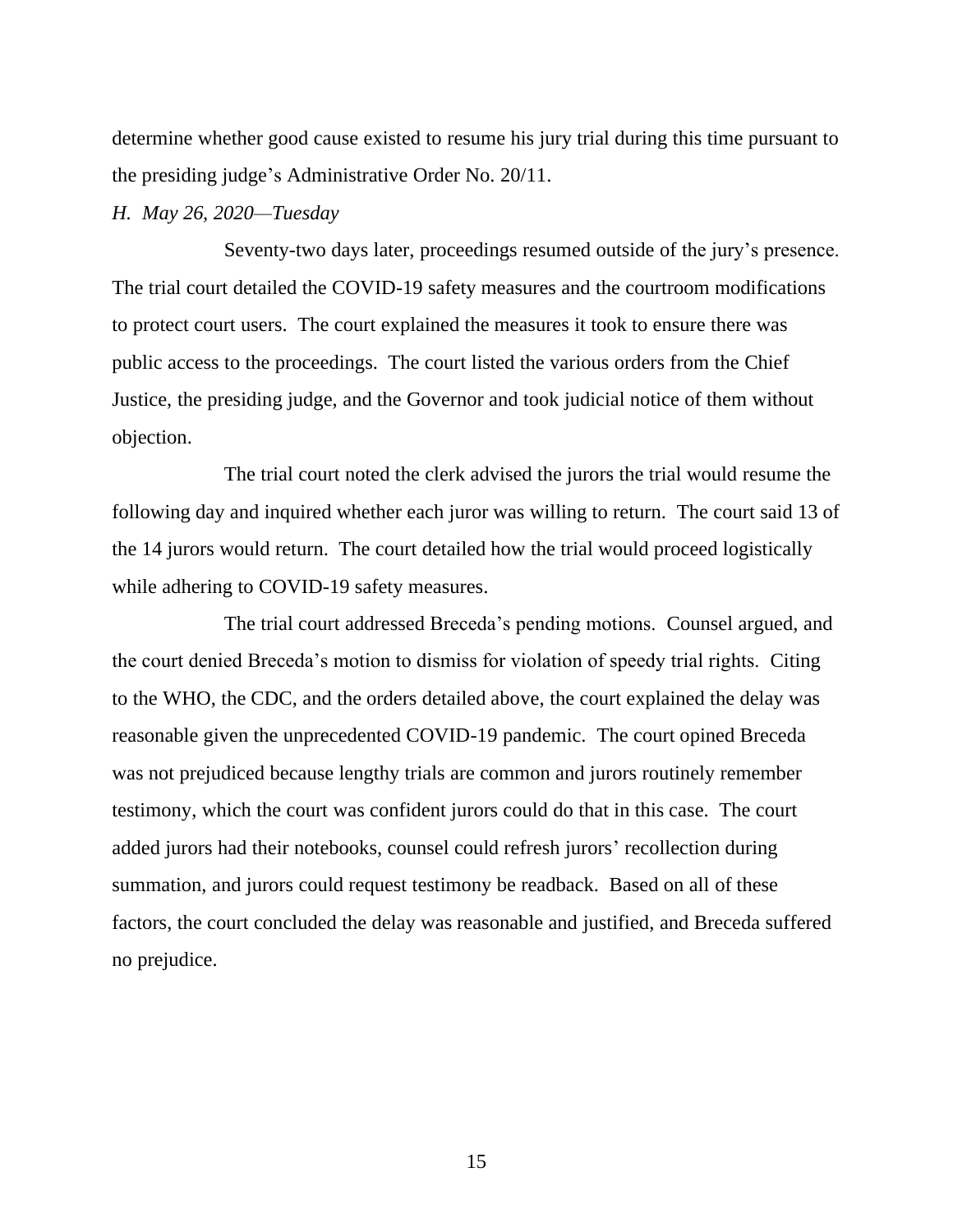After counsel argued, the trial court denied without prejudice Breceda's motion for a mistrial.<sup>22</sup> The court reasoned that based on the evidence and assuming there were 12 jurors, the trial could proceed. The court stated it would ask jurors whether they followed the court's admonishments. The court opined Breceda's right to a fair trial was "preserved and . . . safeguarded." The court declared a recess until the following morning.

#### *I. May 27, 2020—Wednesday*

That morning, the parties stipulated to the trial court excusing the juror who was unwilling to return. In the jury's presence, the trial court welcomed and thanked them for returning. The court advised jurors of the COVID-19 safety measures.

The trial court asked the jurors a series of questions to ensure they obeyed the court's admonishments when the court paused the proceedings in March. The court reminded jurors they had to decide the case based on the evidence presented and the law the court would provide to the jury. The court asked whether jurors had discussed the case with anyone, whether they learned anything intentionally or unintentionally, whether they were upset about being there, and about scheduling. An alternate juror, Juror No. 192, responded affirmatively to the first question.

Juror No. 192 explained he spoke generally to his wife about the case being a murder trial, and this was why he was being asked to return. This juror did not believe he told her the facts of the case, but he was not sure. She did not provide him any information about the case. He told his employer he had to return for jury duty for a serious case, but he did not discuss the facts of the case. He confirmed these interactions would not affect his ability to remain an impartial juror. Breceda moved to excuse him. The trial court denied the motion because Juror No. 192 did not intentionally violate the

<sup>22</sup> During Counsel's argument, a juror called in and informed the trial court he had a medical procedure scheduled for June 1. The court asked whether the attorneys objected to scheduling around June 1 and June 2.Counsel said he had no objection.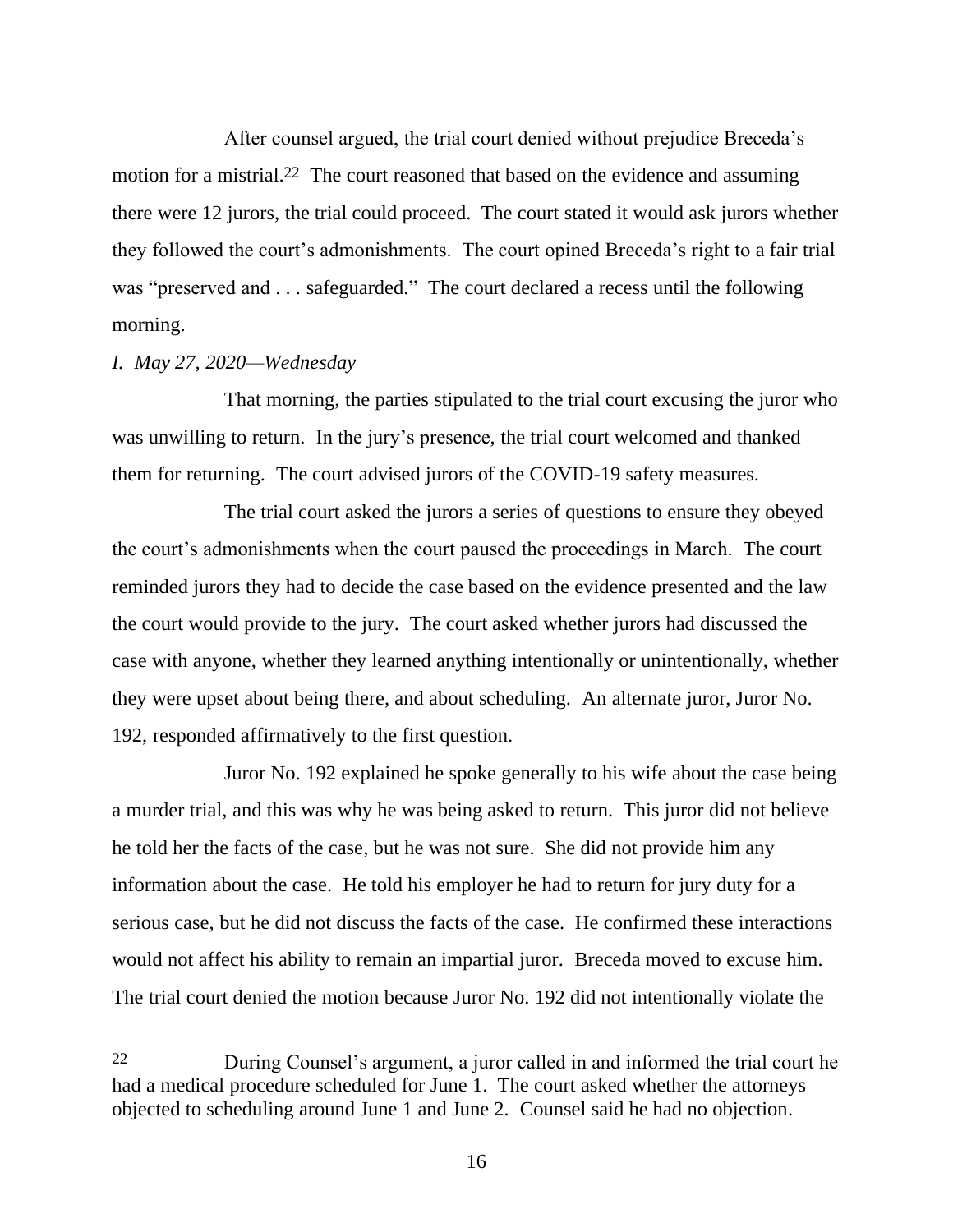court's orders. Before recessing for the morning, the court replaced the juror unwilling to return with Juror No. 192.

Trial resumed that afternoon with testimony from a police officer, Bradbury's cross-examination, and a prosecution investigator. Bradbury confirmed she could not verify whether Gomez-Lee stole a knife from the grocery store because Gomez-Lee did not reveal this detail until four years after the incident.<sup>23</sup>

The prosecution investigator testified he analyzed Breceda's and Gomez-Lee's cell phone activity. The court declared a recess before the investigator could finish testifying.

# *J. May 28, 2020—Thursday*

The following day, the investigator testified Breceda's and Gomez-Lee's cell phone data was consistent with them stopping at the grocery store. Additionally, the data was consistent with them calling each other while in the grocery store. The prosecution rested. The trial court denied Breceda's section 1118.1 motion as to count 1. *K. June 8, 2020—Monday*

Breceda testified he was a debt collector—he collected money on behalf of drug dealers for drug debts. Breceda admitted he suffered prior convictions for armed carjacking, methamphetamine sales, evading a police officer, and two convictions for vehicle theft. He had worked for Villaseñor on three prior occasions and was paid with money or drugs.

On the morning of the incident, Breceda was with Gomez-Lee at an internet café when Villaseñor called him to work. Villaseñor arrived at the café and asked Breceda to rent a motel room. After Gomez-Lee rented a motel room, Breceda, Villaseñor, Gomez-Lee, and another man went to the room and used methamphetamine.

<sup>23</sup> During Bradbury's testimony, there was a short recess where the trial court informed counsel a juror had a medical appointment the following day and another juror was unavailable the week of June 1. Counsel did not object to resuming on June 8.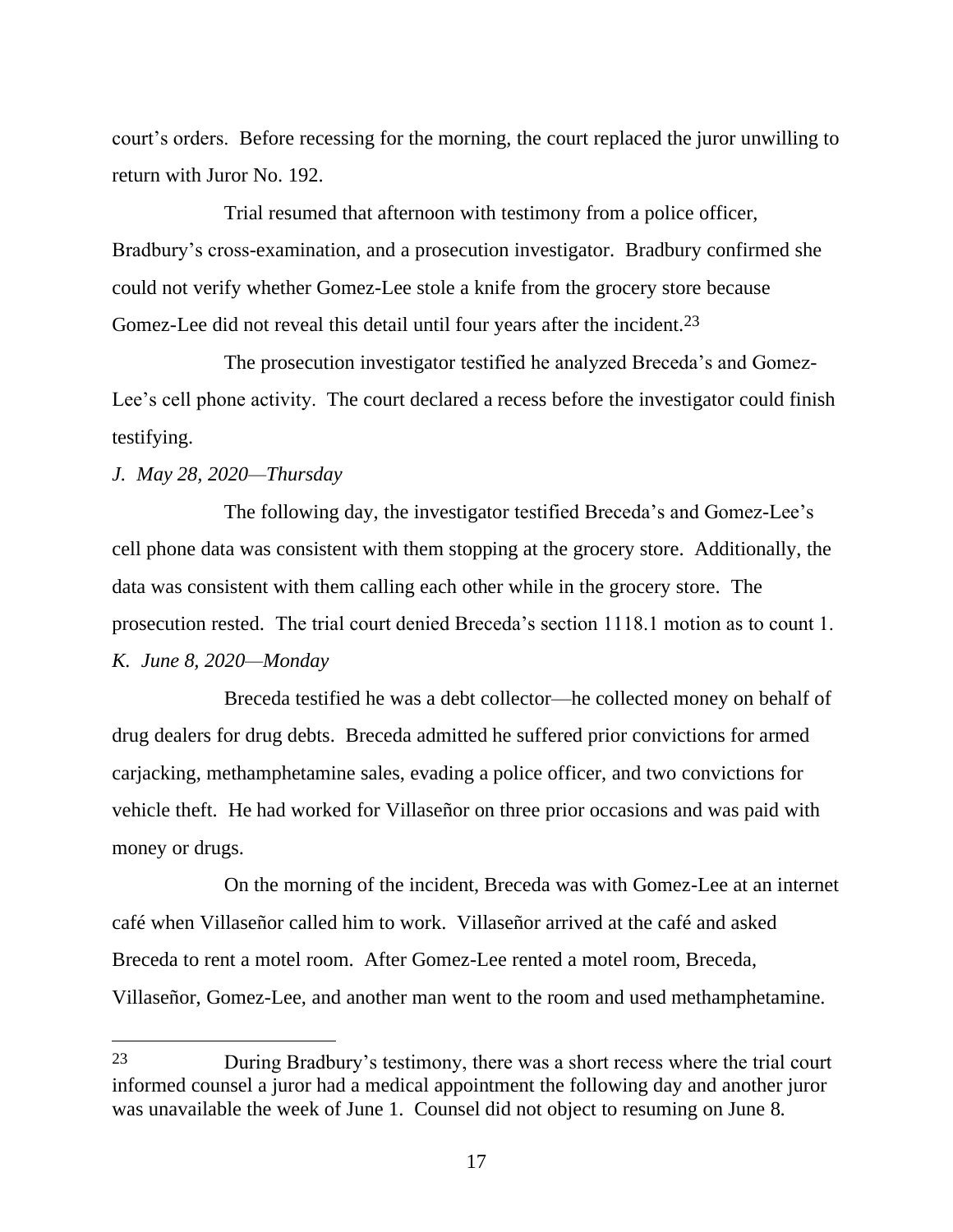Breceda acknowledged Villaseñor had a cooler, but he could not remember what was in it, and he did not take anything from it. Villaseñor told Breceda that they were going to a couple of cities, and they all left the motel room.

Villaseñor and Breceda left in Villaseñor's car to collect drug debts. Breceda usually carried a gun when he worked, but he was not armed because he did not expect Villaseñor's call. They made two stops before arriving at Nott's apartment on Peppertree Lane.

Nott allowed them inside, and they went to a back room where they met Murphy. Murphy gave Villaseñor some money, they used methamphetamine, and Murphy made a few telephone calls because he still owed Villaseñor money. Villaseñor told Breceda they were going to wait in the car until Murphy collected the unpaid debt. Before they left the apartment, Murphy agreed to let Villaseñor take a 10-inch long martial arts type knife as collateral. Villaseñor and Breceda returned to the car to wait. Breceda was uncomfortable waiting because he was unfamiliar with the area and was concerned for his safety.

Villaseñor fell asleep, and Breceda became increasingly agitated and paranoid. Breceda went for a walk and called Gomez-Lee, who picked him up. They drove around and used methamphetamine. Breceda denied they went to a grocery store and stole a knife and denied he was armed. Breceda felt revitalized and told Gomez-Lee to take him back.

Breceda got back into the car, saw Villaseñor sleeping, and unsuccessfully tried to rouse him. Breceda waited about 20 minutes and tried again.

Villaseñor awoke, angrily yelled at Breceda, and with his left hand reached down and grabbed the knife he took from Murphy. Breceda used both hands to grab his left hand and take the knife. Villaseñor moved over the center console toward Breceda who had his back to the passenger side door. Villaseñor was inches away from Breceda trying to take the knife. With the knife in his left hand, Breceda pushed both hands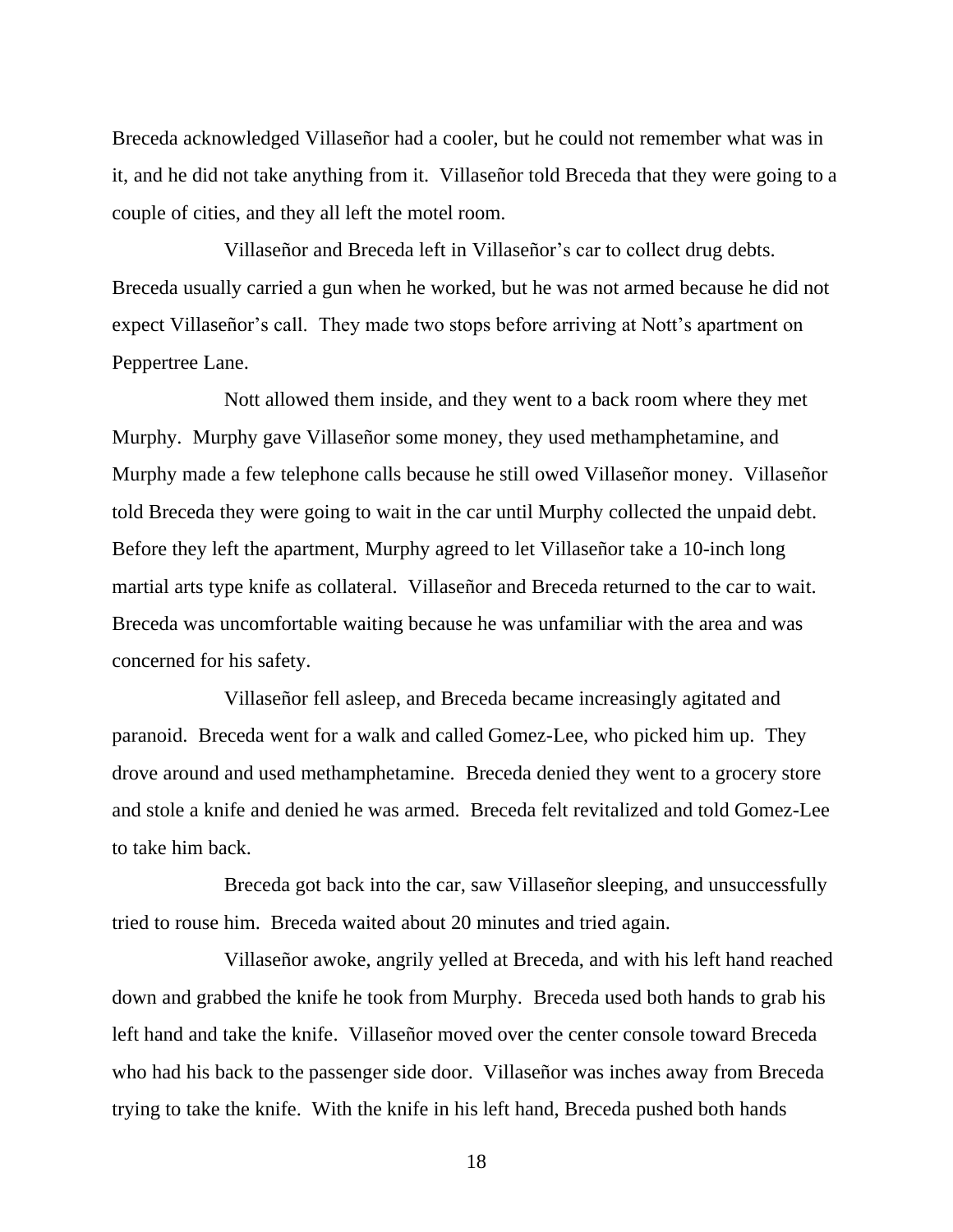towards Villaseñor's upper chest area to keep him away and prevent him from getting the knife. Breceda saw blood coming from Villaseñor's upper chest area.

Villaseñor saw the blood and got out of the car. Breceda also got out of the car, but he saw the keys in the ignition, got in the driver's side, and drove away. He touched the sun visor earlier that day, but he did not know how it ended up on the ground. He did not know what happened to the knife, but it may have burned in the car.

Breceda explained he did not call the police because he was on parole and probation, they would not believe him, he was committing a crime collecting drug debts, and he did not want to be considered a snitch. He drove around repeatedly calling Gomez-Lee who finally answered, and they met.Very early the next morning, he met Gomez-Lee again and told her that he needed to get rid of Villaseñor's car.They met, and she followed him to a field in San Juan Capistrano.Breceda doused Villaseñor's car in gasoline and lit it on fire to destroy evidence.Breceda repeatedly denied he and Gomez-Lee developed a plan to kill Villaseñor so he could take control of Villaseñor's drug dealing operation or to steal money from him.

#### *L. June 9, 2020—Tuesday*

The trial court instructed the jury. During her closing argument, the prosecutor vigorously argued for a first degree murder verdict. Counsel began his argument before the trial court recessed for the day.

#### *M. June 10, 2020—Wednesday*

Counsel concluded his closing argument during which he conceded Breceda committed count 2. After the prosecutor delivered her rebuttal, the trial court gave the case to the jury.

During the first day of deliberations, the jury asked the trial court for a readback of Gomez-Lee's and Girlfriend's testimony concerning the knife, and Nott's testimony. The court reporter readback the testimony. The jury recessed for the evening.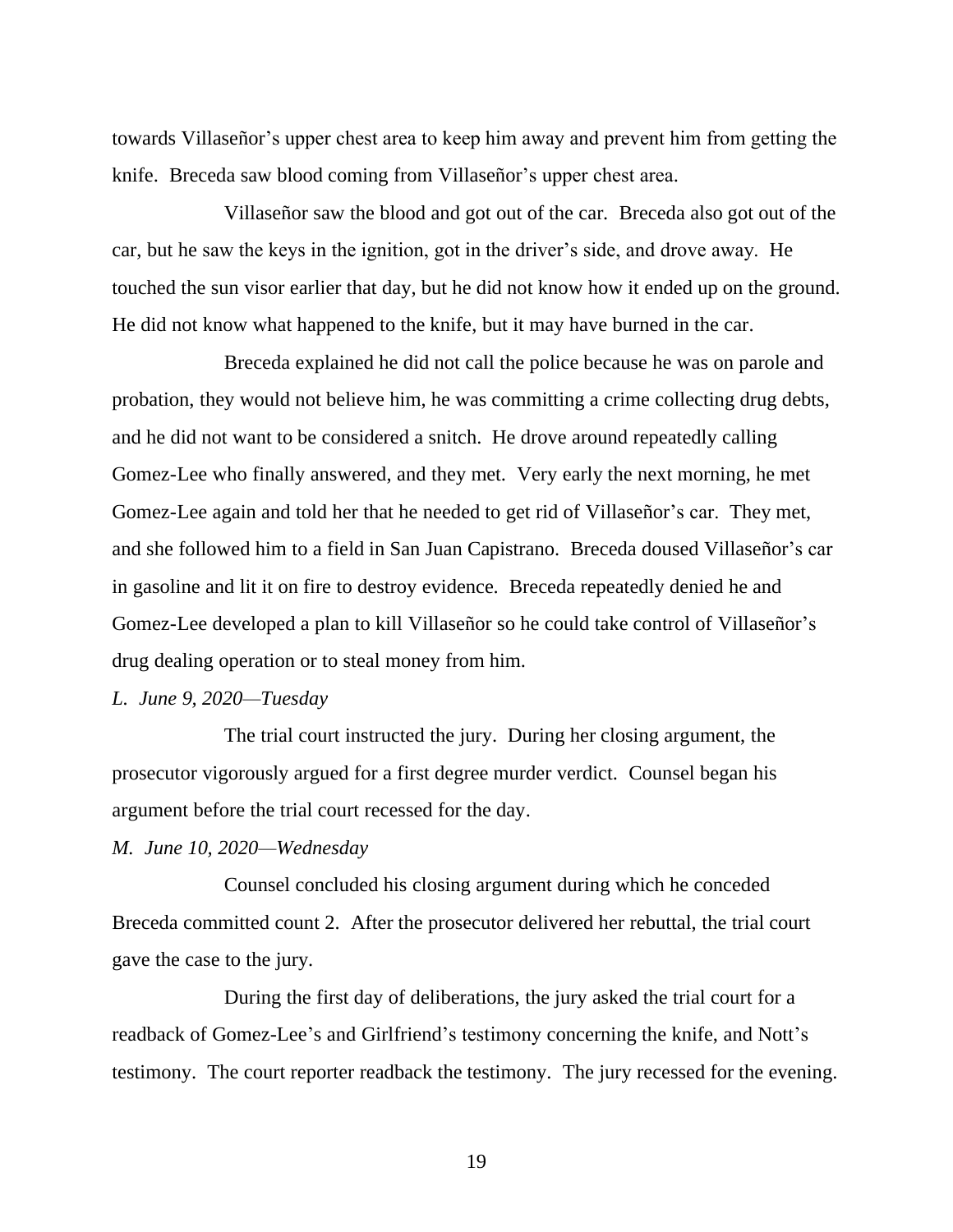# *N. June 11, 2020—Thursday*

The next morning, the jury resumed deliberations, and the court reporter completed the readback of testimony. The jury sent the trial court two questions on their inability to reach a unanimous verdict on first degree murder. The court instructed the jury further. Less than one hour later, the jury returned its verdicts. The jury acquitted Breceda of first degree murder. The jury convicted Breceda of count 1, second degree murder, and count 2, and found true the firearm allegation.

#### *III. Posttrial*

At a bifurcated bench trial, the trial court found true the prior serious and violent conviction but found not true the prior prison term. Breceda filed a motion for a new trial, which the trial court denied. The court sentenced Breceda to prison for 35 years to life as follows: count 2-two years doubled to four years; and count 1-15 years to life doubled to 30 years to life plus one year for the firearm enhancement.

#### DISCUSSION

Breceda argues the trial court violated his due process right to a fair trial by denying his motions for a mistrial. We disagree.

#### *I. Motions for Mistrial*

#### *A. Forfeiture*

Relying primarily on *People v. Mills* (2010) 48 Cal.4th 158 (*Mills*), the Attorney General argues Breceda forfeited appellate review of this issue because he did not renew his motion for a mistrial. Breceda replies that renewing his motion would have been futile because the trial court denied his previous two motions and overruled his objection to Juror No. 192 remaining on the jury.

It is true that, "[a]s a general matter, when a trial court denies a motion without prejudice the matter is forfeited if not renewed. [Citation.]" (*Mills, supra,* 48 Cal.4th at p. 170 [counsel abandoned motion when counsel did not file renewed briefing].) After the trial court denied Breceda's oral motion for mistrial on March 16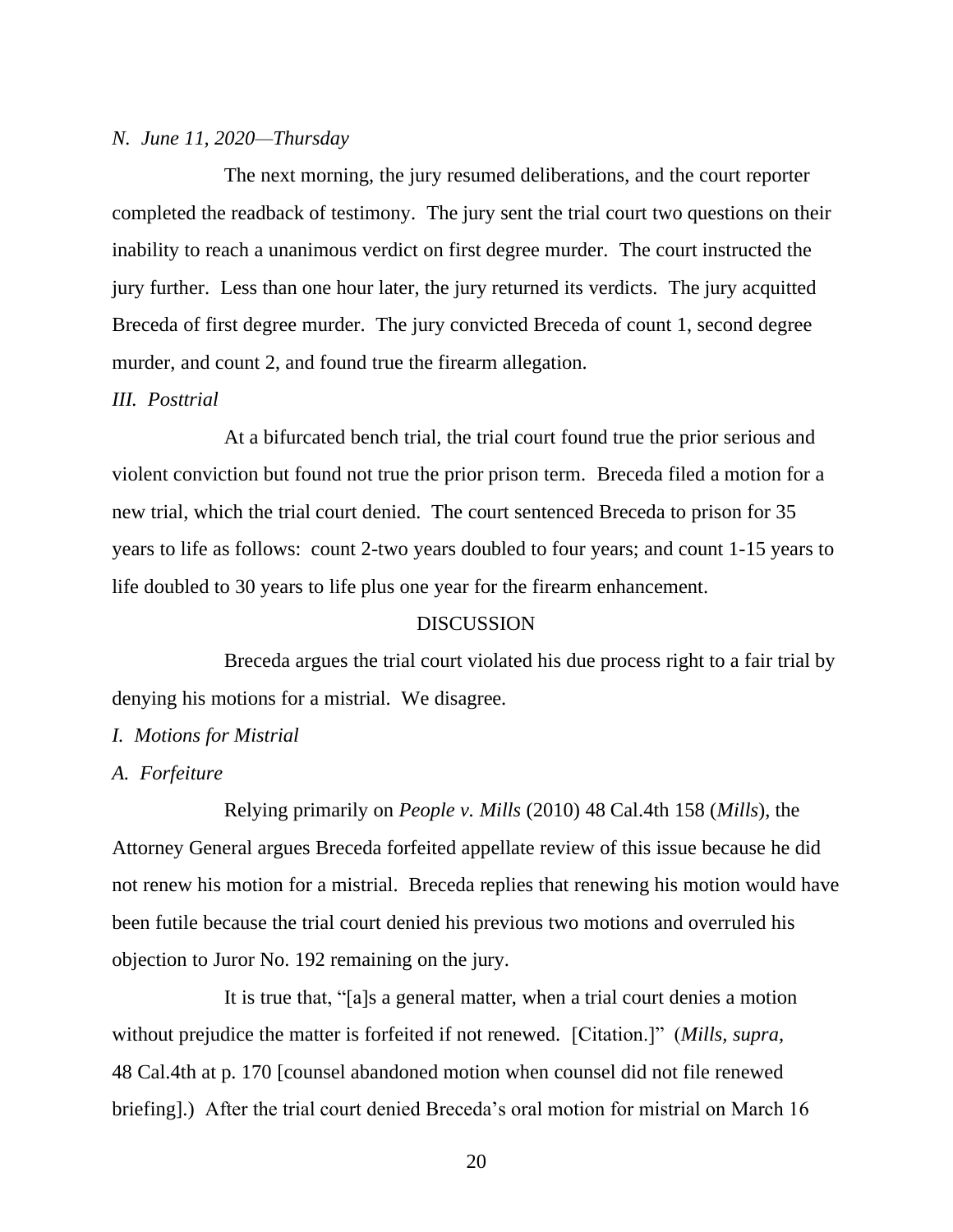without prejudice, Breceda filed a written motion for a mistrial during the pause in proceedings. When proceedings resumed on May 26, the trial court denied that mistrial motion without prejudice. Breceda did not renew his motion for a mistrial. Although he did not file additional written argument, we do not conclude he forfeited appellate review of this issue.

"[A]ppellate courts have discretion to address constitutional issues raised on appeal [citation], particularly where the issue presented is 'a pure question of law' turning on undisputed facts [citation] or when '"important issues of public policy are at issue . . ."' [citation]." (*In re Spencer S.* (2009) 176 Cal.App.4th 1315, 1323.) Needless to say, this is a constitutional issue that concerns important public policy issues. Even assuming Breceda forfeited his claim, we exercise our discretion to reach the issue. (*People v. Williams* (1998) 17 Cal.4th 148, 161-162, fn. 6 [appellate court discretion to address forfeited issue].)

# *B. Did the Trial Court Err?*

Breceda contends the unprecedented 73-day delay and the 11-day delay caused "a high probability of prejudice [and] reversal is warranted . . . ."He asserts the delays resulted in the following concerns: (1) because the jurors only heard the prosecution's evidence, jurors would decide the case, "even if unintentionally," in the prosecution's favor; and (2) jurors would discuss the case with others.24 We address each of his mistrial motions separately.

<sup>24</sup> In his reply brief, Breceda clarifies his argument as follows: "[His] concern is not that the jurors would forget the evidence they had heard as much as it is that during the lengthy separation they would dwell on it, recall it over and over again, and intentionally or unintentionally, decide he was guilty before hearing the defense's case and his testimony."

Because the jurors could not both forget the evidence and deliberate on the evidence, we conclude Breceda has abandoned any argument jurors would forget the evidence. In any event, during deliberations, the jury requested and the clerk readback Gomez-Lee's, Girlfriend's, and Nott's testimony refreshing the jury's recollection of the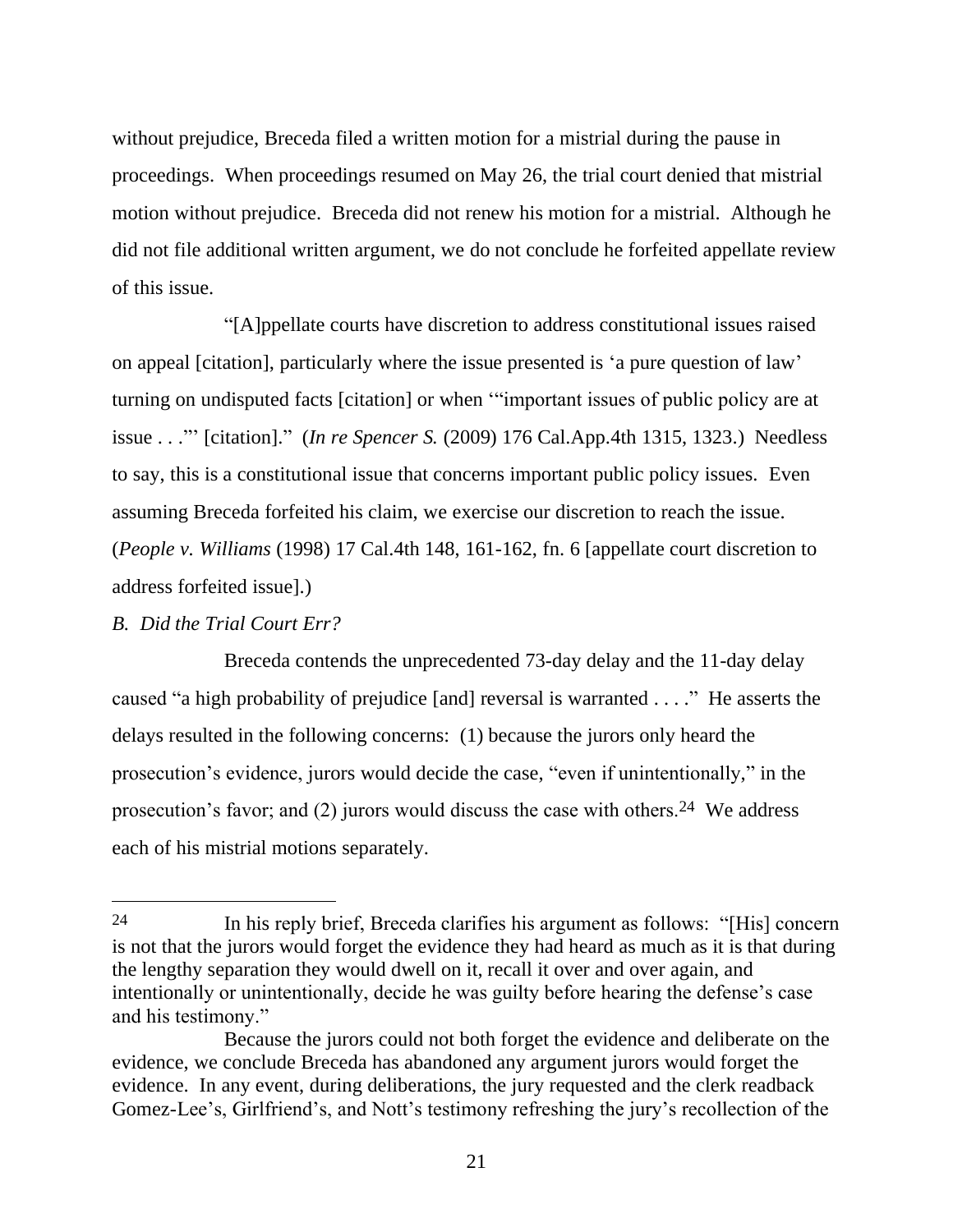A criminal defendant has a fundamental constitutional right to a fair trial by an impartial jury. (U.S. Const., 6th & 14th Amends.; Cal. Const., art. I, § 16; *Duncan v. State of Louisiana* (1968) 391 U.S. 145, 149.) "It is well settled that legal necessity for a mistrial 'arises from an inability of the jury to agree, or from physical causes beyond the control of the court, such as the death, illness, or absence of judge or juror, or of the defendant.' [Citation.]" (*People v. Coleman* (1992) 9 Cal.App.4th 493, 496 (*Coleman*); *People v. Manson* (1976) 61 Cal.App.3d 102, 202.) "A mistrial should be granted if the court is apprised of prejudice that it judges incurable by admonition or instruction. [Citation.] Whether a particular incident is incurably prejudicial is by its nature a speculative matter, and the trial court is vested with considerable discretion in ruling on mistrial motions. [Citation.]' [Citation.] A motion for a mistrial should be granted when '"'a [defendant's] chances of receiving a fair trial have been irreparably damaged.'"' [Citation.]" (*People v. Collins* (2010) 49 Cal.4th 175, 198-199.)

#### *1. First Mistrial Motion*

Breceda first moved for a mistrial on Monday, March 16, 2020, the day the trial court paused the proceedings because three jurors were ill and Breceda refused to waive time and refused to proceed with 11 jurors. Stripped down, Breceda's arguments were prospective. He argued it was uncertain when proceedings would resume and whether jurors would be available, and a lengthy delay would cause jurors to forget the evidence, prejudge the case, and discuss the case with others. His motion for a mistrial at this stage of the proceedings was premature. Juror illness can amount to a legal necessity to grant a mistrial. (*Coleman, supra,* 9 Cal.App.4th at p. 496.) But at this time, the jurors were expected to return and the length of the jurors' absence was speculative beyond the ordered three-week recess. Not every juror illness necessitates a mistrial.

evidence, including on what the parties agree was the critical evidence at trial—who procured the knife, Villaseñor or Breceda?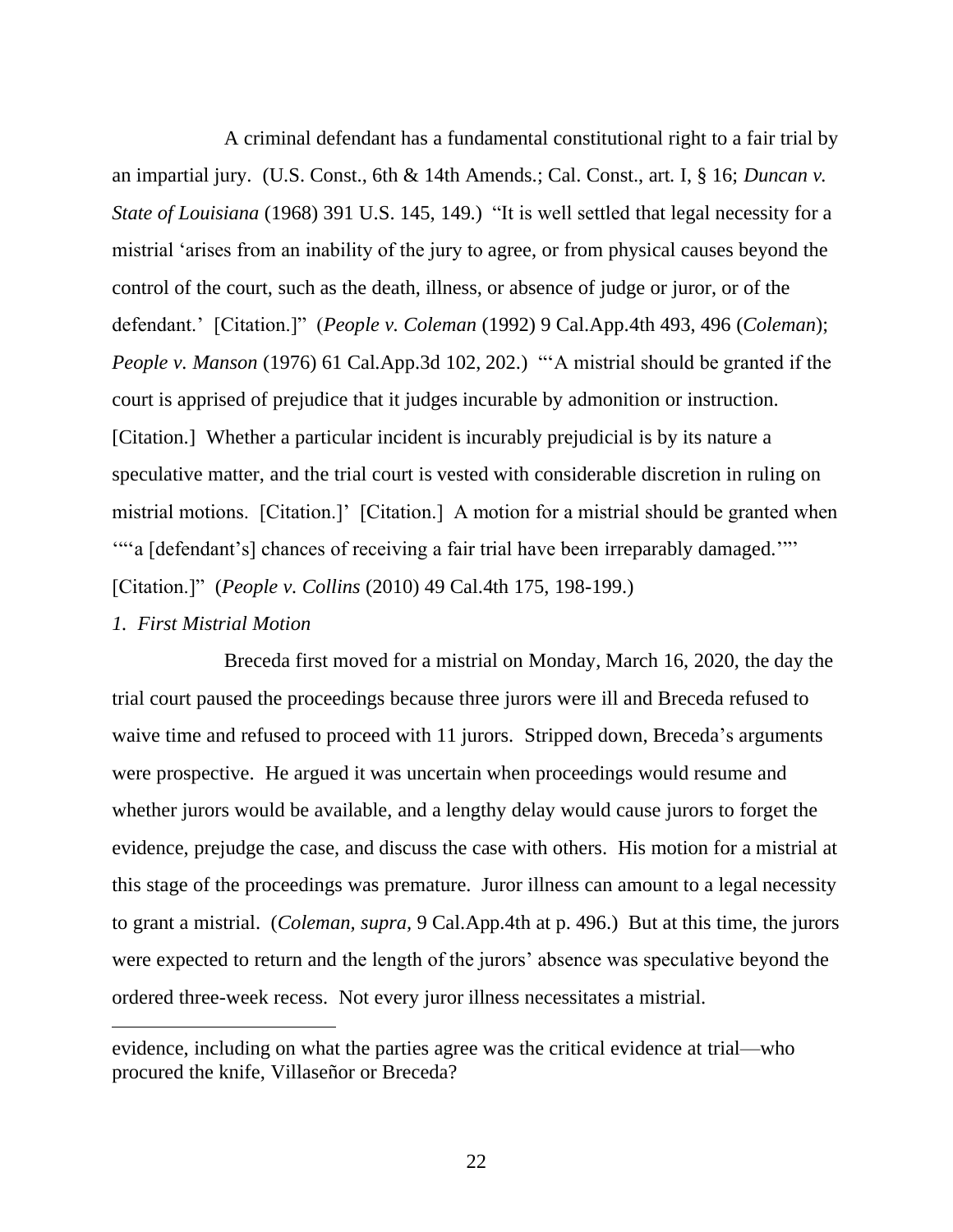Breceda was asking the trial court to assume jurors would forget the evidence and violate its orders, and to conclude he was prejudiced at the outset. Indeed, the trial court explained a mistrial was unnecessary at that time to protect Breceda's due process rights and if circumstances changed, he could renew his motion, which he did. The court's ruling denying his mistrial motion without prejudice was not beyond the bounds of reason. It was too early to tell what impact, if any, a pause in proceedings would have on Breceda's constitutional rights. There was no legal necessity to grant a mistrial at this juncture of the proceedings.

Although Breceda claims "[g]ood cause for a continuance is not the proper lens to view his claim in this case," it is necessary to examine if the trial court's denial of his mistrial motion and grant of a continuance struck the proper balance of protecting his constitutional rights and the jurors' health, and preserving judicial resources. (*People v. Thomas* (1990) 218 Cal.App.3d 1477, 1487 ["remedy of mistrial would necessitate a second expenditure of substantial prosecution, defense, and judicial resources"].)

A trial court may grant a continuance in a criminal case only for good cause. (§ 1050, subd. (e).) "'The cases recognize that, as a general matter, a trial court "has broad discretion to determine whether good cause exists to grant a continuance of the trial" [citation], and that, in reviewing a trial court's good-cause determination, an appellate court applies an "abuse of discretion" standard.' [Citation.] '[I]n making its good-cause determination, a trial court must consider all of the relevant circumstances of the particular case, "applying principles of common sense to the totality of circumstances . . . ."' [Citation.]" (*Stanley v. Superior Court* (2020) 50 Cal.App.5th 164, 169 (*Stanley*).) """The granting or denial of a motion for continuance in the midst of a trial traditionally rests within the sound discretion of the trial judge who must consider not only the benefit which the moving party anticipates but also the likelihood that such benefit will result, the burden on other witnesses, jurors and the court and, above all, whether substantial justice will be accomplished or defeated by a granting of the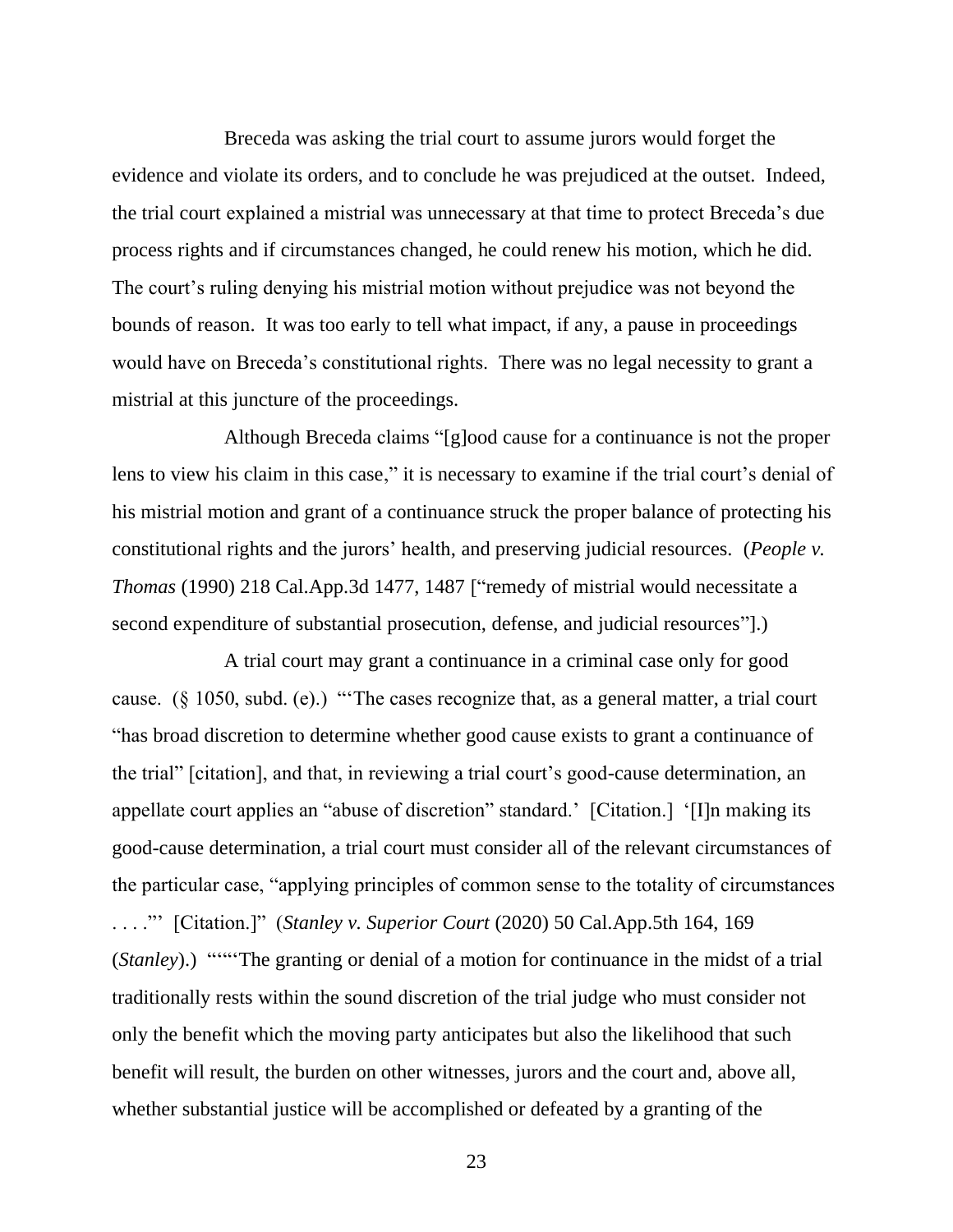motion.'" [Citation.] In the absence of a showing of an abuse of discretion and prejudice to the defendant, a denial of a motion for a continuance does not require reversal of a conviction. [Citation.]' [Citations.]" (*People v. Panah* (2005) 35 Cal.4th 395, 423.)

Health quarantines to prevent the spread of infectious diseases have long been recognized as good cause for continuing a trial date. Three cases are illustrative.

In *In re Venable* (1927) 86 Cal.App. 585, 587 (*Venable*), the court denied habeas corpus relief to a prisoner whose trial was delayed because "an epidemic of infantile paralysis was prevalent in the town wherein the sessions of the . . . court were held and . . . for that reason no juries were called during that period." The court held the epidemic constituted good cause for continuing the trial and, where the trial was continued eight days, there was no "unreasonable delay in bringing the case to trial after the cessation of the epidemic." (*Id*. at pp. 587-588.)

In *People v. Tucker* (2011) 196 Cal.App.4th 1313, 1315, 1318 (*Tucker*), the court upheld a one-week delay to commence a trial when defendant was in custody at a correctional facility that was under quarantine because a prisoner had contracted the H1N1 flu virus. The court opined the following: "A contrary holding would require trial court personnel, jurors, and witnesses to be exposed to debilitating and perhaps life threatening illness. Public health concerns trump the right to a speedy trial." (*Id.* at p. 1314.)

Although decided after the trial court's pause here, the court in *Stanley, supra,* 50 Cal.App.5th 164, held similarly because of the COVID-19 pandemic. At issue in *Stanley* were the Chief Justice's March 23 and April 29, 2020, orders continuing all jury trials for a total of 90 days and extending by a total of 90 days the time period in section 1382 for holding a criminal trial. (*Id*. at pp. 167-168.) The court relied on *Venable* and *Tucker* and stated, "Health quarantines to prevent the spread of infectious diseases have long been recognized as good cause for continuing a trial date." (*Id.* at p. 169.) In reaching its conclusion, the *Stanley* court relied on the Chief's Justice's April 29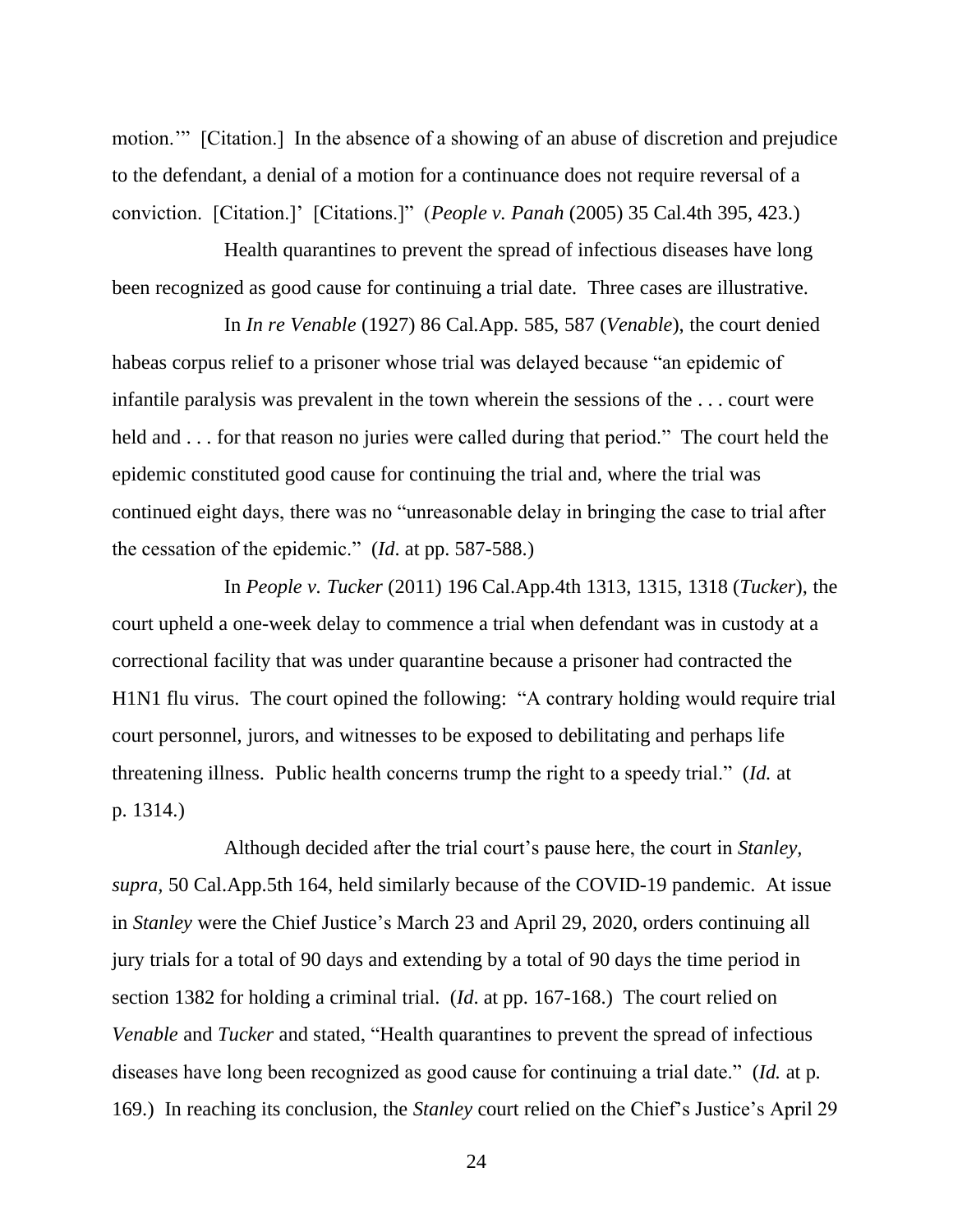order stating "'[c]ourts are clearly places of high risk during this pandemic because they'" are well populated and opined "the severity of the COVID-19 pandemic and the impact it has had within this state" constituted good cause for the 90-day continuances and extensions of time (*id*. at p. 166).

*Venable*, *Tucker*, and *Stanley* all support the trial court's conclusion the COVID-19 pandemic provided good cause to continue Breceda's trial. 25 Breceda does not assert good cause was lacking. Foremost on the trial court's mind was protecting Breceda's due process and speedy trial rights and the jurors' health. But the court was also cognizant of the fact the matter would be resolved quicker if it paused the proceedings and tried to proceed than if it declared a mistrial and started over. Twenty one of the prosecution's 23 witnesses had already testified. Only three witnesses remained. Five of the seven days of trial testimony were complete. The court's decision to pause the proceedings when almost three-fourths of the testimony had been heard in the face of a public health crisis was not irrational or arbitrary—to the contrary, it was the product of a careful and reasoned weighing of a defendant's constitutional rights, jurors' health, and judicial resources in real time during the outbreak of a pandemic. (*People v. Vasquez* (2021) 72 Cal.App.5th 374, 394 (dis. opn. of O'Leary, P. J.) [trial court in "proverbial catbird seat" viewing cases in real time].)

True, it was unknown when the trial would resume. Breceda faults the trial court for "blind[] optimis[m]" and "whimsical thinking" in believing the recess would last only three weeks. Breceda's appellate counsel is unnecessarily harsh. The trial court repeatedly said it was trying to protect Breceda's constitutional rights and the jurors' health while dealing with widespread confusion and uncertainty during a rapidly evolving

<sup>25</sup> Other cases where the COVID-19 pandemic caused delays are not instructive here. *Bullock v. Superior Court* (2020) 51 Cal.App.5th 134, 156, and *Lacayo v. Superior Court* (2020) 56 Cal.App.5th 396, 399-400, concerned delayed preliminary hearings. *In re M.P.* (2020) 52 Cal.App.5th 1013, 1021, concerned a juvenile dependency case continued past the statutory deadline.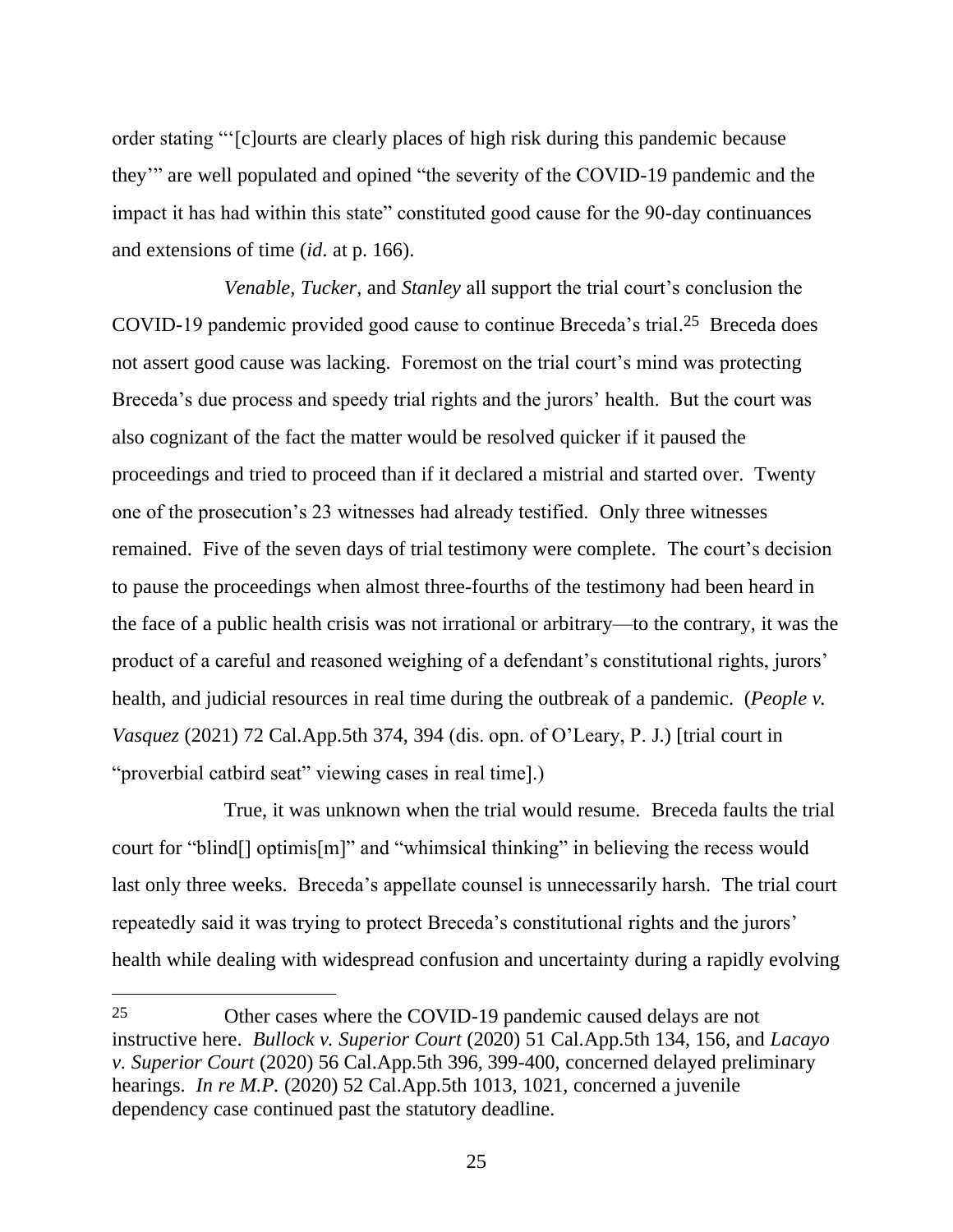global pandemic. We commend the trial court for its apparent evenhandedness and steadiness during an unprecedented crisis and for making an exemplary record detailing its rulings and the COVID-19 safety measures the court implemented. Yes, the recess lasted 73 days, the COVID-19 pandemic continues on, and courts, like us all, are still grappling with its effects and impact. But only hindsight is 20/20. We do not expect trial judges to be omnipotent.

It is also true that it was unknown how a lengthy recess would impact the jurors and what prejudice, if any, that recess would cause Breceda. But all of those issues were better addressed after the recess, not before, and best at the end of the trial when the trial court could consider the motion after hearing all the evidence. Thus, the trial court did not abuse its discretion by denying Breceda's first mistrial motion and concluding there was good cause for a continuance. These rulings did not violate Breceda's due process right to a fair trial.

# *2. Second Mistrial Motion*

Breceda filed a motion for a mistrial during the recess. Before the court declared the recess on March 16, 2020, the court admonished jurors not to form any opinions about the evidence, discuss the case or the evidence, conduct any independent research, or read or listen to any news reports about the case.

The trial court considered Breceda's mistrial motion, and speedy trial motion, when proceedings resumed on May 26. The court explained the delay was reasonable because of the COVID-19 pandemic, jurors' memories could be refreshed if necessary, and Breceda did not suffer any prejudice. The court stated it appeared the jurors were willing to return and proceed with the trial subject to a few scheduling conflicts. The court ruled it would deny the mistrial motion "[w]ith one caveat." The court said it would ensure jurors obeyed its orders.

The following day, the trial court did just that. The court reminded jurors they had to decide the case based on the evidence and the law. The court asked jurors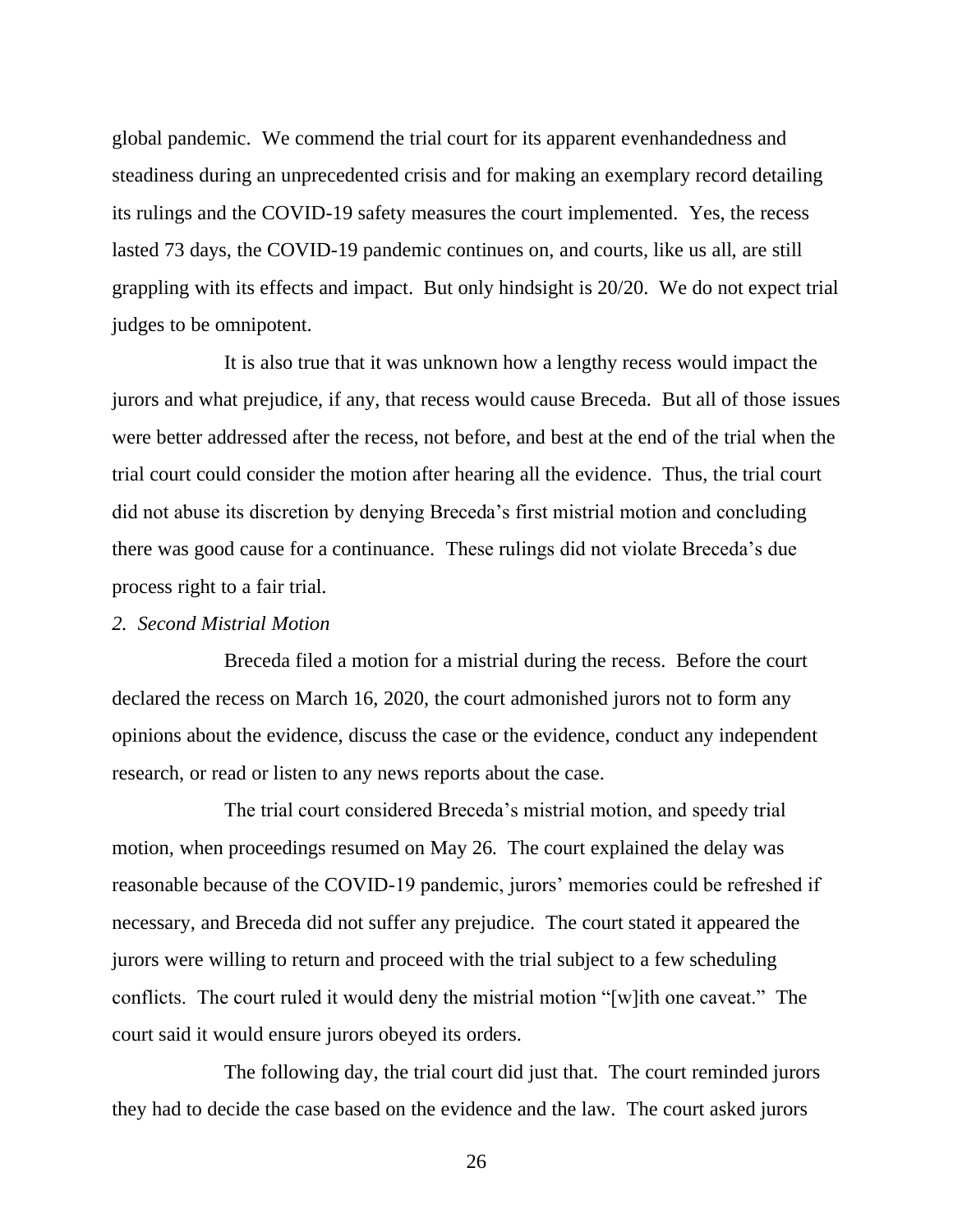whether they had discussed the case with anyone, whether they learned anything intentionally or unintentionally, and whether they had concerns or were upset about being there. Only one juror, Juror No. 192, responded affirmatively to one question, which we discuss anon.

Breceda asserts the unprecedented 73-day delay during the prosecution's case-in-chief resulted in jurors deciding the case in the prosecution's favor and jurors discussing the case with others. The parties cite to no case, and we found none, where there was a midtrial recess approaching 73 days in a criminal *jury* trial. The parties do cite to the following cases where there were recesses at various stages of the proceedings.

Breceda cites to the following cases to support his claim the delay violated his due process right to a fair trial: *People v. Santamaria* (1991) 229 Cal.App.3d 269, 277 (*Santamaria*) (11-day delay during deliberations); *People v. Engleman* (1981) 116 Cal.App.3d Supp. 14, 20 (*Engleman*) 26 (three-week delay after prosecution rested but before defendant presented his case); and *U.S. v. Hay* (9th Cir. 1997) 122 F.3d 1233, 1235-1236 (*Hay*) (48-day delay after instruction but before summation).

The Attorney General cites to the following cases to support his assertion there was no violation: *People v. Gray* (2005) 37 Cal.4th 168, 226 (*Gray*) (338-day delay between guilt phase and penalty phase of capital trial), *People v. Stanley* (1995) 10 Cal.4th 764, 836 (*Stanley*) (more than three-month delay during penalty phase); *People v. Gopal* (1985) 171 Cal.App.3d 524, 544 (*Gopal*) (10-week delay during trial testimony in *bench* trial); and *United States v. Diggs* (9th Cir.1981) 649 F.2d 731, 737-738 (*Diggs*) 27 (11-day recess between close of evidence and closing argument due to illness of juror).)

<sup>26</sup> Disapproved on another ground in *People v. Lively* (1992) 10 Cal.App.4th 1364, 1370-1373.

<sup>27</sup> Overruled on other grounds in *United States v. McConney* (9th Cir. 1984) 728 F.2d 1195, 1201 (en banc).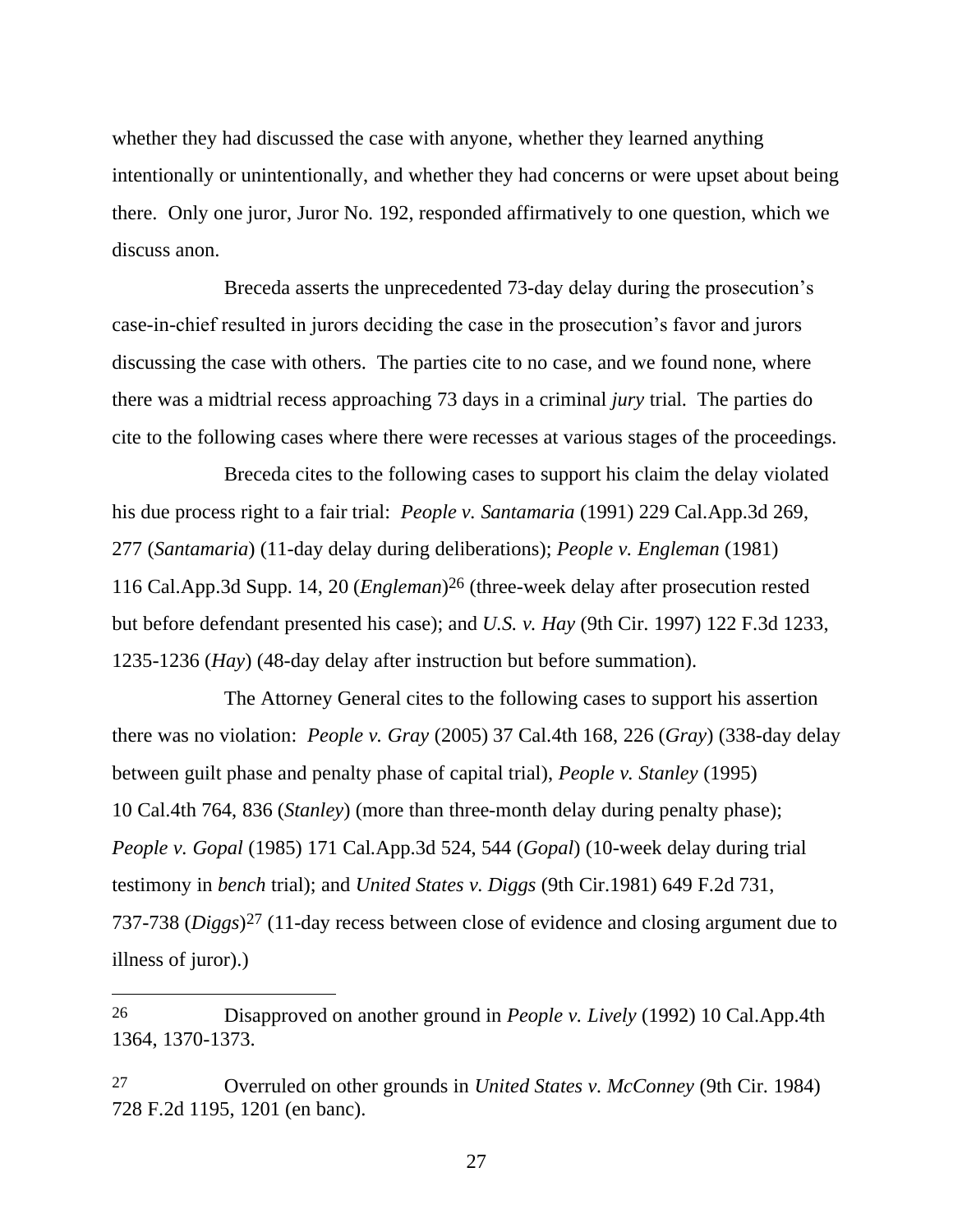Our research uncovered other cases where there were delays of varying lengths. (*People v. Erno* (1925) 195 Cal. 272, 282 (*Erno*) [10-day adjournment during trial not prejudicial denial of fair trial]; *People v. Katzman* (1968) 258 Cal.App.2d 777, 789 (*Katzman*) 28 [13-day continuance during trial error but not prejudicial]; *United States v. Pearson* (11th Cir. 2020) 832 Fed.Appx. 679, 684 [denial of mistrial motion after 22-day delay during presentation of evidence not abuse of discretion]; *U.S. v. Smith* (4th Cir. 1995) 44 F.3d 1259, 1267 [denial of mistrial motion after 32-day delay during prosecution's case-in-chief not abuse of discretion]; *Knuckles v. Com.* (Ky. 2010) 315 S.W.3d 319, 322 (*Knuckles*) [14-day delay during trial testimony not prejudicial and did not violate right to speedy trial or right to due process]; *State v. White* (Vt. 1971) 274 A.2d 690, 693-694 [62-day separation of jury between empanelment and trial in misdemeanor case prejudicial].)<sup>29</sup>

Needless to say, the delay in this case was long—73 days—longer than all but the delay in *Gray* and *Gopal*, neither of which are on all fours here. (*Gray, supra,* 37 Cal.4th at p. 226 [delay between guilt and penalty phases of capital trial]; *Gopal, supra,* 171 Cal.App.3d at p. 544 [delay in bench trial].) But Breceda cites to no case, and we found none that states a lengthy delay *alone* establishes a violation of due process. The Attorney General notes that when addressing whether there was a speedy trial violation, the Supreme Court of the United States approved a four-part balancing test. (*Barker v.* 

<sup>28</sup> Disapproved on another ground in *Rhinehart v. Municipal Court* (1984) 35 Cal.3d 772, 780, footnote 11.

<sup>29</sup> There are also cases where there was a break during jury deliberations. (See *People v. Bolden* (2002) 29 Cal.4th 515, 561-562 [13-day break for Christmas holidays].) But jury deliberations are a critical point in the proceedings where jurors are particularly susceptible to influence from outside sources. (*Santamaria, supra,* 229 Cal.App.3d at pp. 278-279.)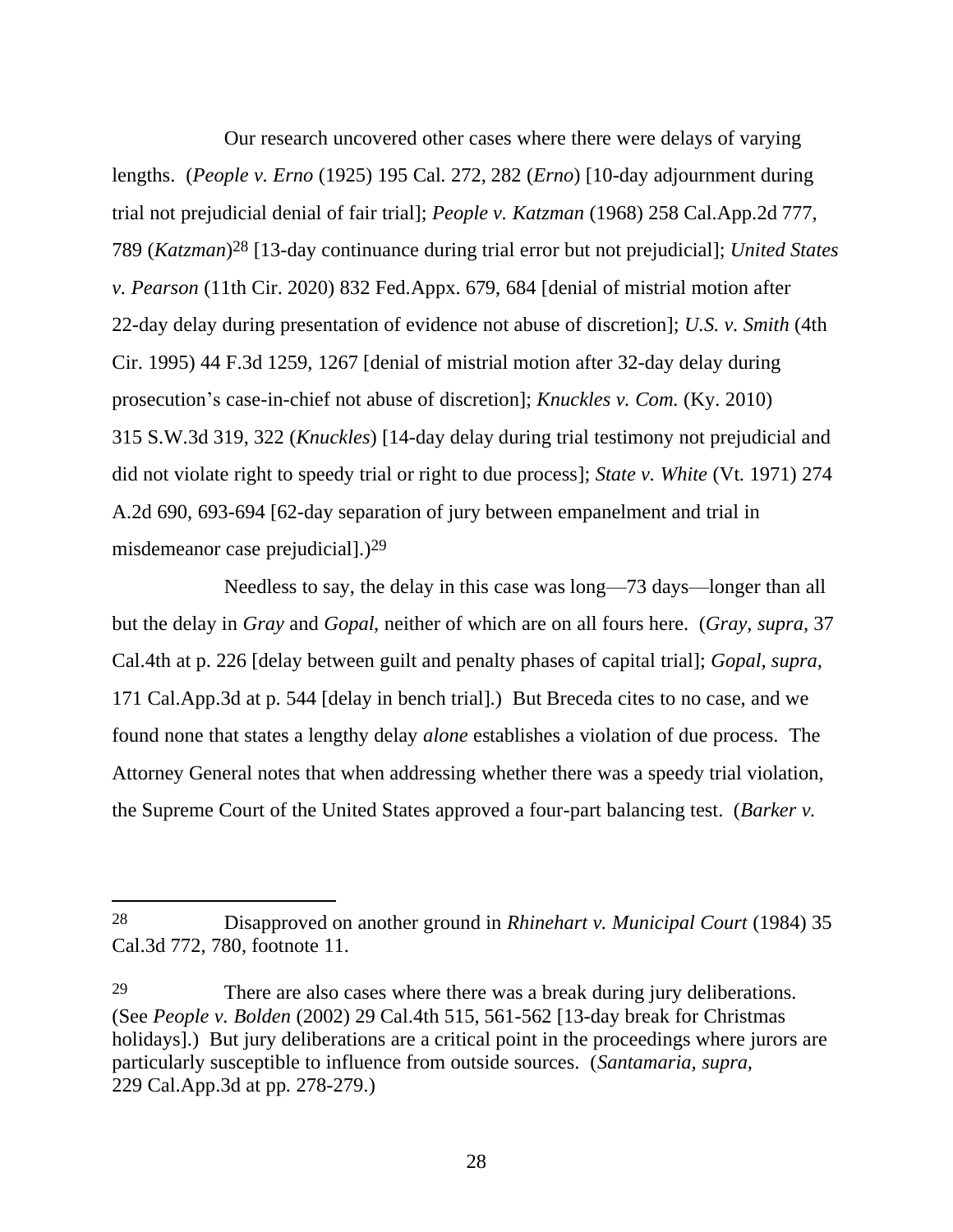*Wingo* (1972) 407 U.S. 514, 530 [length of delay, reason for delay, defendant's assertion of right, and prejudice].)

Here, although the delay was long, it was unavoidable due to the pandemic. The COVID-19 pandemic was unprecedented. The trial court continued the case for three weeks, from March 16 to April 6, 2020. But the Governor's, the Chief Justice's, and the presiding judge's orders kept this case in recess until May 26, 2020. The trial court had no alternative—it could not restart proceedings and proceed with the trial.

As we explain above, Breceda contends there was a probability the 73-day delay near the end of the prosecution's case-in-chief caused the jurors to decide the case in the prosecution's favor and to discuss the case with others. Essentially, his claim is we must presume jurors violated the trial court's orders. Breceda's concerns are belied by the record.

There was no evidence jurors had already decided the case when they returned to court on May 26. It can just as easily be speculated that because the prosecution's case was more remote in time, the strength of the prosecution's evidence faded in the jurors' minds. The record demonstrates all but one of the jurors, many of whom were over 60 years old, willingly returned to court to continue with the proceedings. The record includes no evidence any of the jurors expressed any concern about the COVID-19 safety measures the court implemented prior to their return or that they feared infection because they were in a courtroom. The court reminded jurors they had to decide the case based on the evidence and the law and asked whether they had any concerns or were upset about continuing with the trial. No one responded in the affirmative. "We do not agree that, in the absence of any proof and in the face of the trial court's admonitions to the jury, it is 'reasonable to infer' the jury's impartiality was compromised." (*Gray, supra,* 37 Cal.4th at p. 229.)

The only evidence Breceda cites to in support of his claim there was error was Juror No. 192's admission he spoke to his wife and employer about returning to jury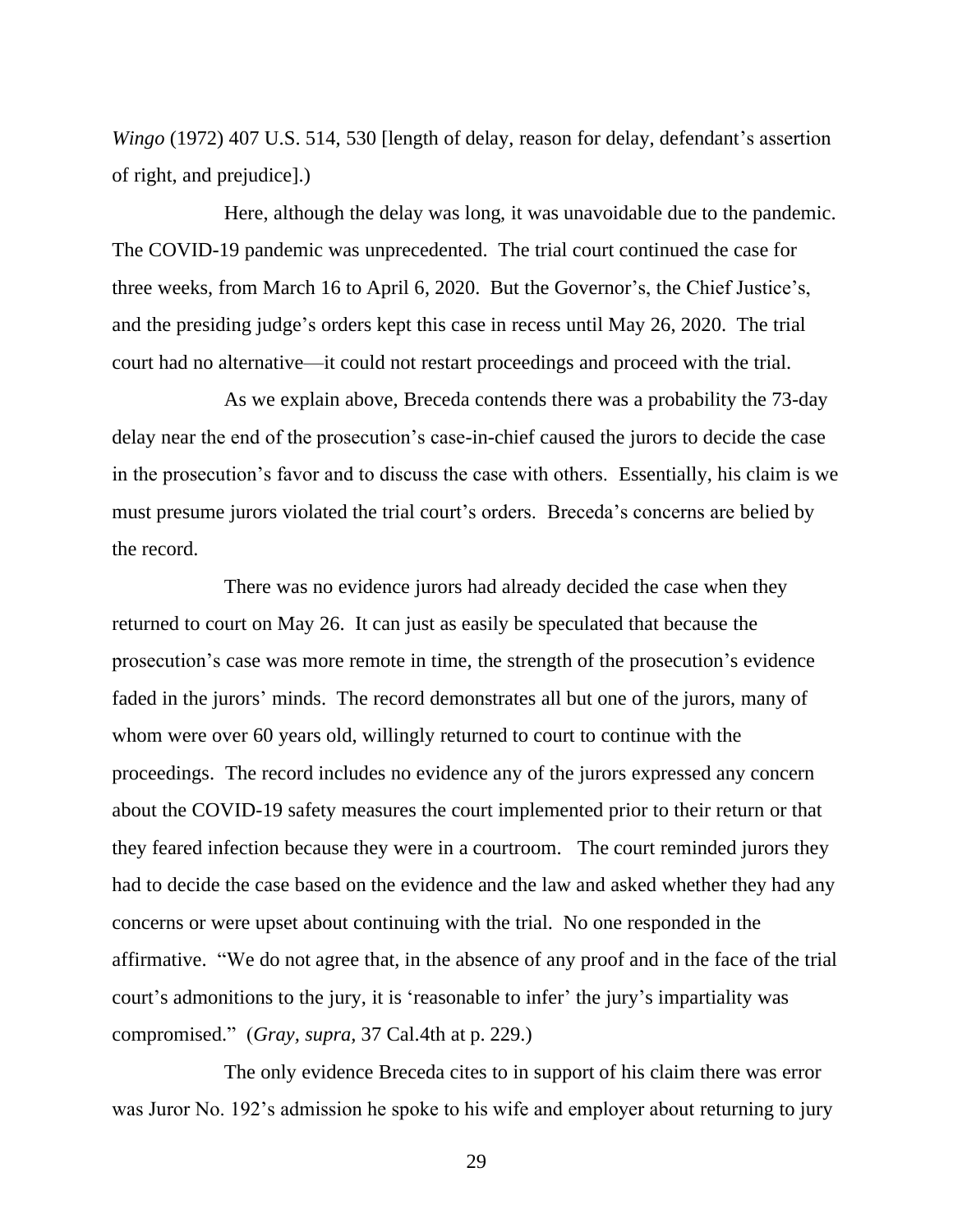service during the COVID-19 pandemic. The record reveals the juror explained to them he had to return to jury service during the pandemic because it was a murder case. He could not remember what he shared with his wife beyond that, if anything. The trial court inquired of this juror and reasonably concluded he did not intentionally violate the court's orders. Although Breceda moved to have Juror No. 192 dismissed, he did not claim his actions were misconduct or formed the basis of a mistrial motion. We note Breceda does not complain on appeal of any juror misconduct. Based on this record, Breceda's concerns the delay caused jurors to disobey the court's orders were sheer speculation.

In arguing the delay requires reversal, Breceda relies on *Santamaria, supra,*  229 Cal.App.3d 269, *Engleman, supra,* 116 Cal.App.3d Supp. 14, and *Hay, supra,* 122 F.3d 1233, to support his assertion the trial court erred by denying his mistrial motion. All three cases are inapposite.

In *Santamaria*, the jury had been deliberating for two days when the trial court adjourned for 11 days due to the judge's absence. (*Santamaria, supra,* 229 Cal.App.3d at pp. 281-283.) The trial had involved 12 days of testimony, 32 witnesses and 60 exhibits. (*Id*. at pp. 281-282) The court stated the following: "A long adjournment of deliberations risks prejudice to the defendant both from the possibility that jurors might discuss the case with outsiders at this critical point in the proceedings, and from the possibility that their recollections of the evidence, the arguments, and the court's instructions may become dulled or confused. [Citations.] Obviously, the longer the separation, the greater the risk. A long adjournment of deliberations also disrupts the very process and pattern of the jury's orderly examination of the evidence." (*Id*. at pp. 277-278.) In addition to the risk of prejudice, the court noted the trial court could have substituted in another judge. (*Id*. at p. 278.) Based on the risk of prejudice, the lack of a showing of good cause for the delay and the availability of an alternative to suspending deliberations, the court concluded the trial court "exceeded the bounds of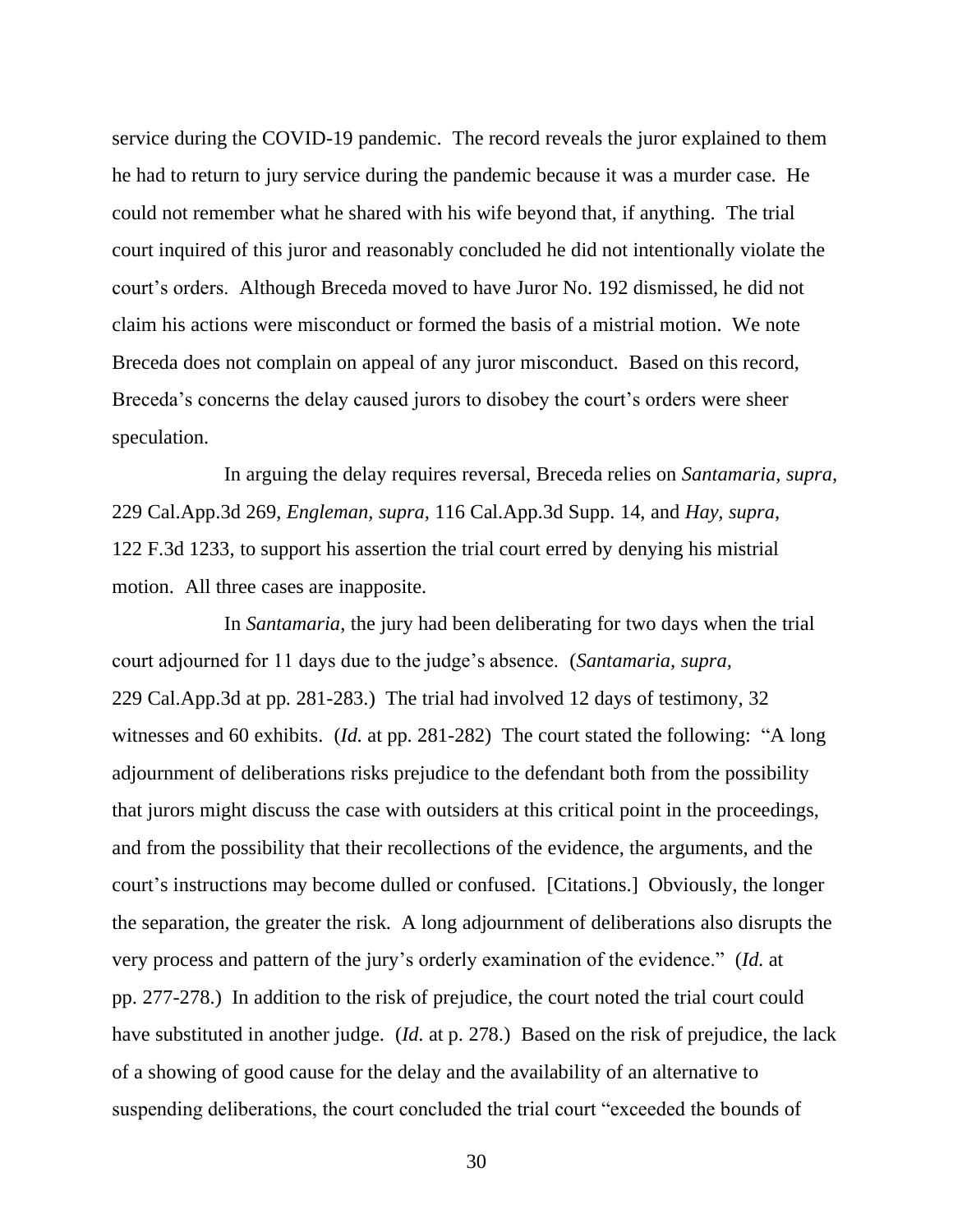reason and abused its discretion with this inordinate interruption in deliberations" and the error compelled reversal. (*Id*. at pp. 278-279, fn. omitted.) Breceda's reliance on *Santamaria* is misplaced because in that case there was no good cause for the delay, but here there was. Also, the delay in that case occurred during a critical point in the trial, jury deliberations, but here it did not. Finally, due to the court's closure, the case could not be transferred to another judge.

In *Engleman*, the trial judge was on temporary assignment in a different jurisdiction. (*Engleman, supra,* 116 Cal.App.3d Supp. at p. 20.) Instead of transferring the case to another judge in the jurisdiction, the judge adjourned the trial for three weeks immediately after the prosecution rested its case so that he could return to his home court. (*Ibid*.) The appellate department of the superior court concluded the error was inherently prejudicial and compelled reversal because the jury was left with a one-sided presentation for three weeks. (*Id*. at p. 21.) The court explained the following: "This would cause the jurors to determine the case before hearing both sides. Given the length of the delay, we think it must have been practically impossible for the jurors to keep an open mind as to possible answers to the [prosecution's] case." (*Ibid*.) Breceda's reliance on *Engleman* is also misplaced because here, again, there was good cause for the pause in proceedings and there were no simple solutions such as transferring the case to another judge.

In *Hay*, the trial began in February but unexpectedly extended into summer and some jurors informed the trial court the trial might overlap with their vacations. (*Hay, supra,* 122 F.3d at pp. 1234-1235.) Prior to the continuance, defendant offered to proceed with only 11 jurors to avoid a lengthy recess and an alternate juror was available. (*Id*. at p. 1235.) The trial court granted a 48-day continuance to accommodate juror vacations after the parties rested and the trial court instructed the jury, but before closing argument and jury deliberations. (*Id*. at p. 1235.) The *Hay* court held the 48-day continuance was reversible error, despite the absence of a showing of actual prejudice because the case was nearly over, an alternate juror was available, and the parties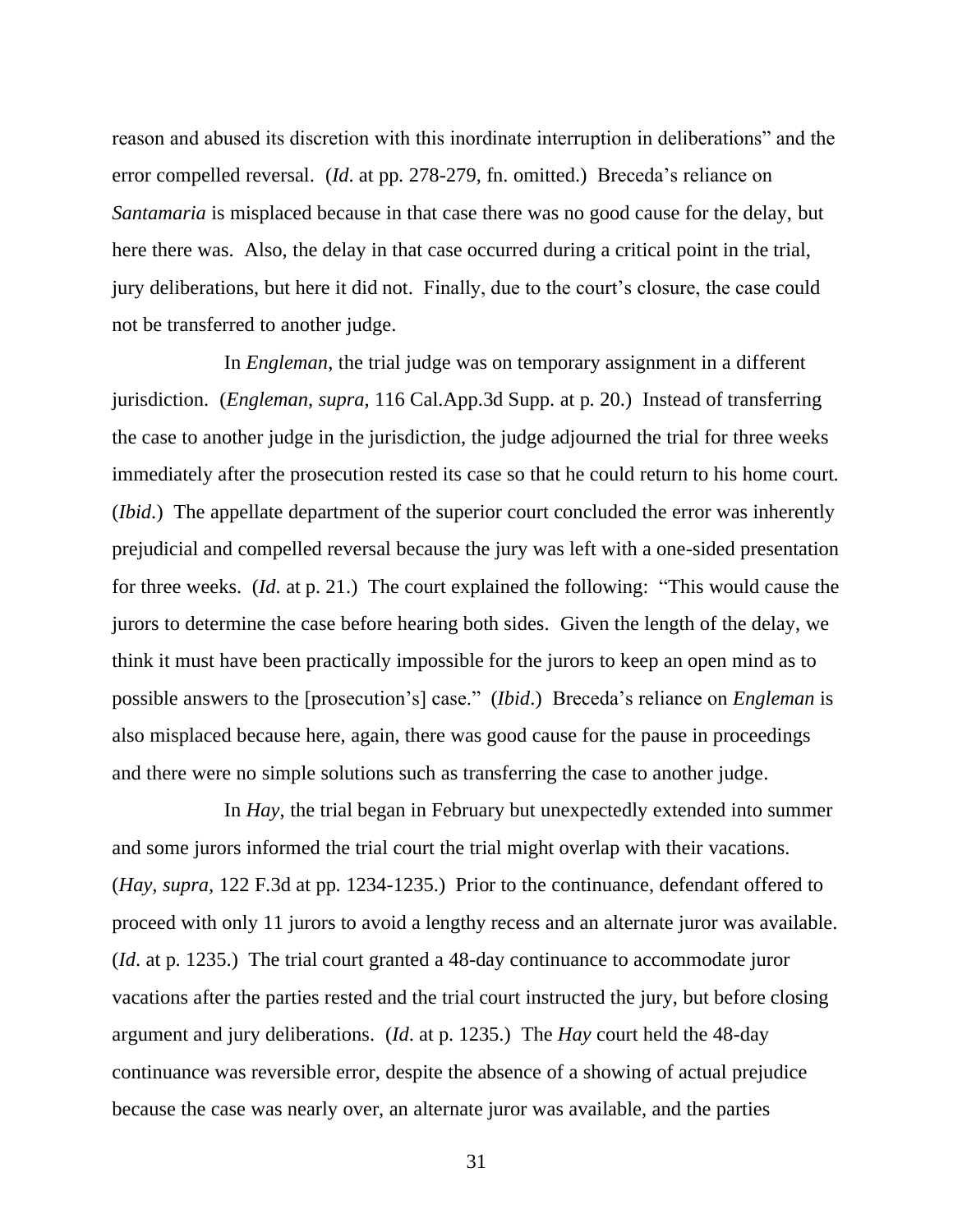stipulated to 11 jurors. (*Id*. at pp. 1235-1236.) Acknowledging the court in *Diggs, supra,*  649 F.2d at page 738, held a defendant must establish actual prejudice for the separation to constitute reversible error, the *Hay* court opined the 48-day separation "'involve[d] such a probability that prejudice will result'" that defendant's due process rights were violated. (*Hay, supra,* 122 F.3d at p. 1236.) The court relied on the facts the case involved "complex, technical evidence against two defendants over a period of nearly four months" and the length of the recess risked that jurors would be exposed to improper outside influences. (*Ibid*.) *Hay* is inapt because here there was good cause for the delay and there was no complex or scientific evidence such that a delay would have been detrimental to jurors' ability to recall specific, complicated evidence. Also, Counsel did not provide the court with the options that were available to the trial court in *Hay*.

Breceda also contends an 11-day delay resulted in similar concerns about deciding and discussing the case. But Counsel did not object to any of the scheduling issues that arose when proceedings resumed. He cannot now complain that delay prejudiced him. (*People v. Harris* (2013) 57 Cal.4th 804, 849 ["Because defendant did not raise this basis for his [mistrial] motion at trial, he has forfeited the claim on appeal"].) Therefore, the trial court's denial of Breceda's second mistrial motion was not arbitrary or capricious and it did not violate his due process rights.

#### *3. Was Breceda Prejudiced?*

Assuming for the sake of argument the trial court erred by denying Breceda's mistrial motions, the next step would be to determine whether he was prejudiced. Breceda asserts a 73-day midtrial delay during the COVID-19 pandemic "defies harmless error analysis" and was a structural error requiring reversal.

"[*Chapman v. California* (1967) 386 U.S. 18 (*Chapman*)], established that federal constitutional errors are properly subject to review for harmlessness. In the nearly 50 years since *Chapman* was decided, the high court repeatedly has emphasized that most errors implicating a federal constitutional right . . . are amenable to harmless error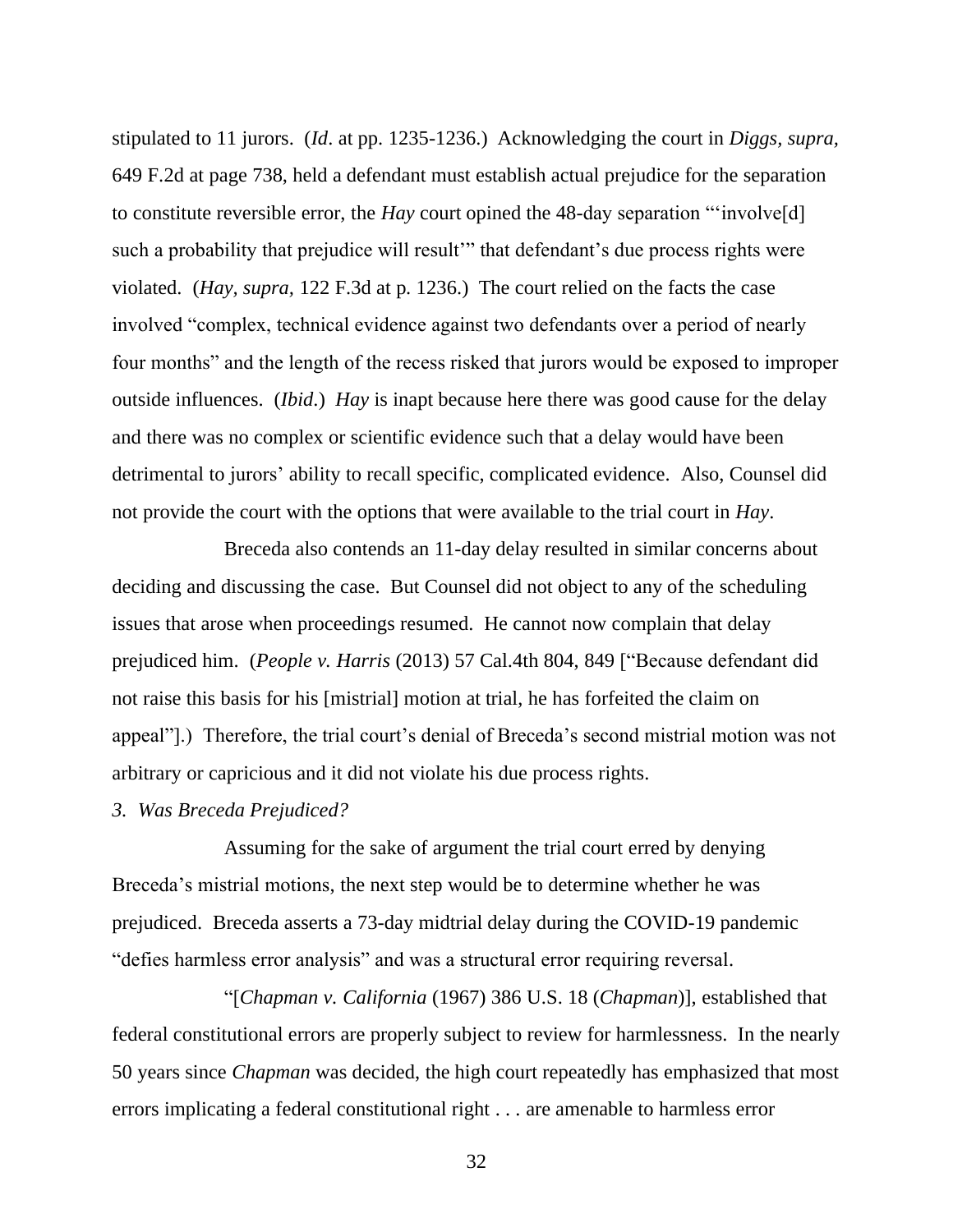analysis and that only a 'very limited class of cases' are subject to per se reversal. [Citations.] In *Arizona v. Fulminante* (1991) 499 U.S. 279 . . . , the high court categorized constitutional errors into two groups. Most errors, the court explained, are '"trial error[s],"' occurring 'during the presentation of the case to the jury.' [Citation.] They are amenable to harmless error review because they can be 'quantitatively assessed in the context of other evidence presented in order to determine whether [their] admission was harmless beyond a reasonable doubt.' [Citation.] 'Structural defects,' on the other hand, 'defy analysis by "harmless-error" standards' [citation] because they are not 'simply an error in the trial process,' but rather an error 'affecting the framework within which the trial proceeds' [citations]. [¶] The high court has identified as structural error constitutional violations such as the denial of counsel or of self-representation, racial discrimination in jury selection, and trial before a biased judge. [Citations.] The court also has provided further guidance on categorizing errors as structural. For example, it explained . . . structural errors 'deprive defendants of "basic protections"' [citation] and 'necessarily render a criminal trial fundamentally unfair or an unreliable vehicle for determining guilt or innocence.' [Citations.] In other pronouncements on the subject of structural error, however, the court has focused, not on the effect of the constitutional violation at trial, but on 'the difficulty of assessing the effect of the error' or the 'irrelevance of harmlessness.' [Citation.]" (*People v. Aranda* (2012) 55 Cal.4th 342, 363-364.)

A midtrial continuance, if it were determined to be error, is not the type of error affecting the framework within which the trial proceeds. Nor is it a situation that defies harmless error analysis. It is possible to determine whether jurors' memories have faded during the recess, either by inquiring directly of them or inferentially through the types of questions they ask. It is possible to determine whether jurors improperly discussed the case with others or were subjected to an improper outside influence. A midtrial continuance does not deny a criminal defendant basic protections that render the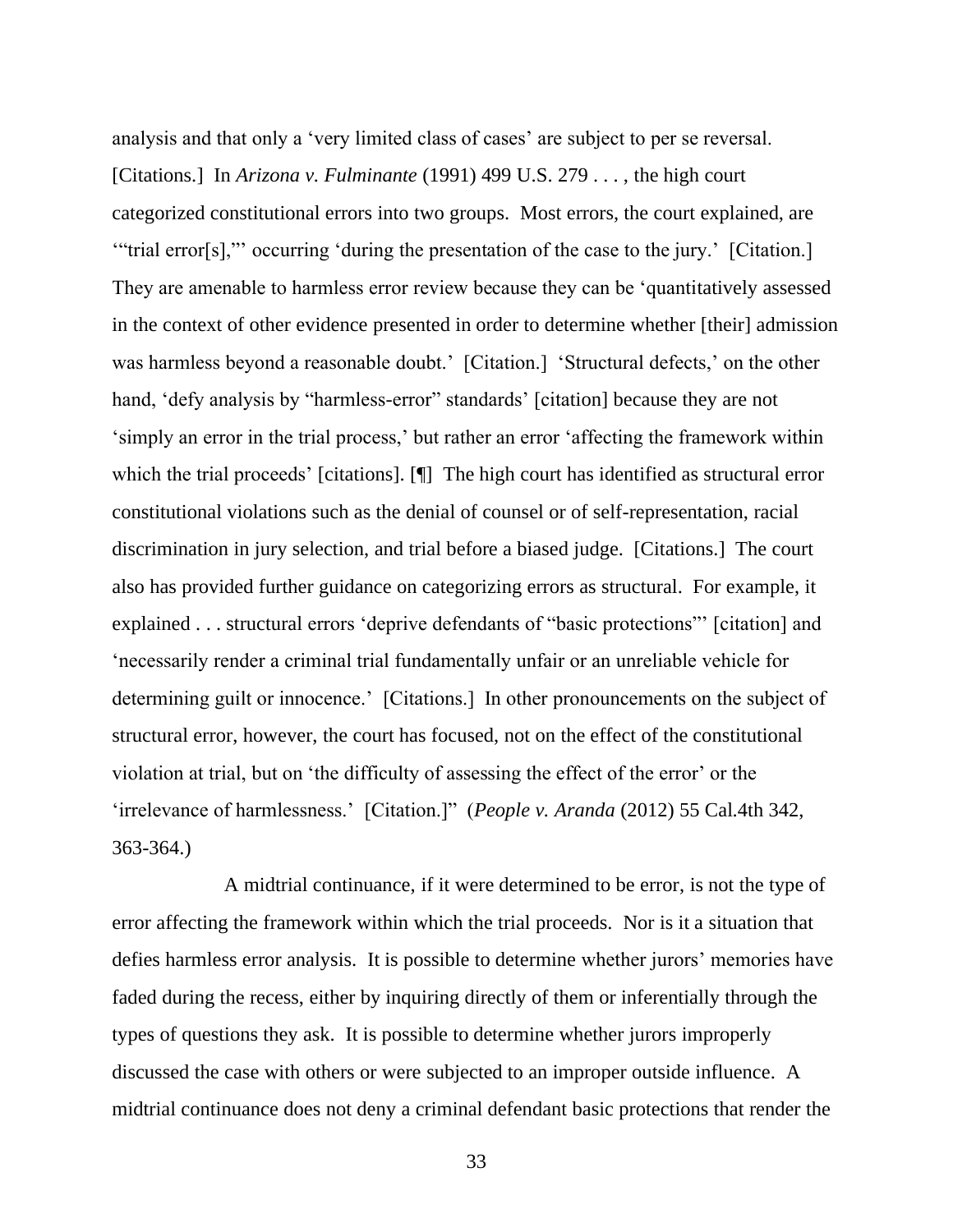trial fundamentally unfair or an unreliable vehicle for determining guilt or innocence. Thus, any error would be reviewed pursuant to the standard articulated in *Chapman, supra,* 386 U.S. 18—was the error harmless beyond a reasonable doubt? Our conclusion is supported by California, federal, and other state cases that had addressed midtrial continuances.

About 100 years ago, our Supreme Court in *Erno, supra,* 195 Cal. at pages 282-283, concluded defendant failed his burden to establish he was prejudiced by the 10-day adjournment before submission of the case to the jury. In *Katzman, supra,* 258 Cal.App.2d at pages 789-790, the court concluded defendant failed to demonstrate he was prejudiced by the 13-day delay during the trial. In *Gray, supra,* 37 Cal.4th at page 229, addressing whether a 338-day delay between the guilt and penalty phases violated defendant's due process right to a fair trial, our Supreme Court stated, "We do not agree that, in the absence of any proof and in the face of the trial court's admonitions to the jury, it is 'reasonable to infer' the jury's impartiality was compromised."

Federal and other state authority also support our conclusion. In *Diggs*, the court stated, "[t]he circuits are virtually unanimous that in order for a jury separation to constitute reversible error, the defendant must show that he suffered actual prejudice because of the separation." (*Diggs, supra,* 649 F.2d at p. 738 [collecting cases].) In *Knuckles, supra,* 315 S.W.3d at page 322, the Kentucky Supreme Court cited to *Diggs* and stated, "Ordinarily, to constitute reversible error, a defendant must show actual prejudice resulting from a continuance or other separation of the jury." (Fn. omitted.)

Here, the record does not establish Breceda suffered actual prejudice. Before the pause in proceedings, the trial court admonished the jury to not form any opinions about the evidence, discuss the case or the evidence, conduct any independent research, or read or listen to any news reports about the case. When jurors returned, the court inquired of them whether they had obeyed the court's orders and the record demonstrates they had, except the one instance where a juror told his wife and employer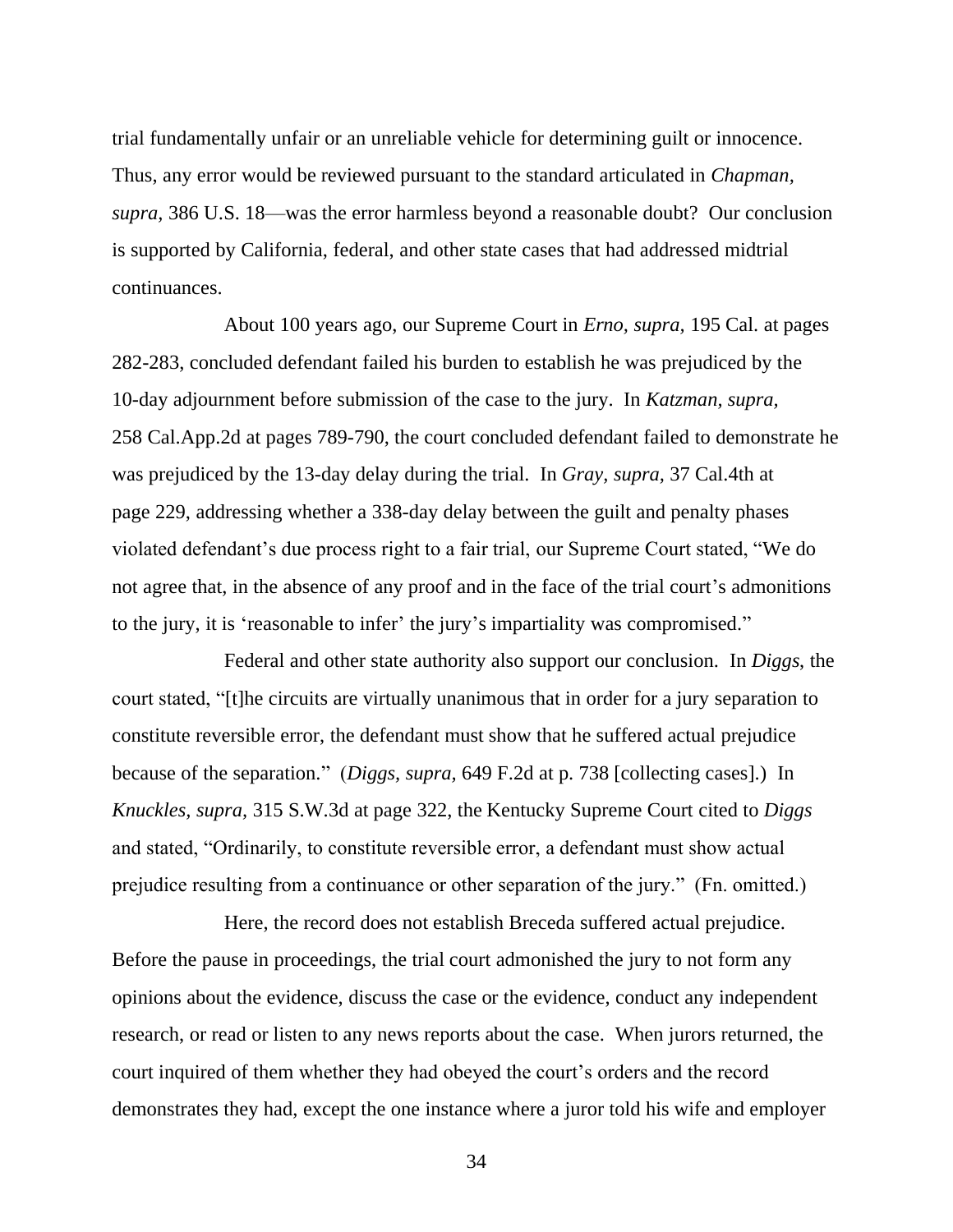he had to return to jury service because he was on a murder case. It is pure speculation to conclude that during the recess jurors decided the case in the prosecution's favor or were influenced by outside sources. We presume jurors follow the trial court's instructions. (*Richardson v. Marsh* (1987) 481 U.S. 200, 211; *Gray, supra,* 37 Cal.4th at p. 231 ["[w]e presume that jurors understand and follow the court's instructions"].)

Additionally, the record demonstrates jurors willingly returned to complete their jury service. The record also establishes jurors kept an open mind and fairly weighed the evidence. During deliberations, the jury asked for a readback of testimony from Gomez-Lee, Girlfriend, and Nott. Had there been a rush to judgment the jury would not have bothered to have their recollections refreshed. Finally, the prosecution argued vigorously for a first degree murder verdict. In acquitting Breceda of that charge and convicting him of second degree murder, the verdict demonstrates the jury carefully considered the evidence and did not hastily accept the prosecution's case in its entirety.

Although the *Knuckles* court stated actual prejudice was required, it cited to *Hay*, and stated, "[e]ven absent a showing of actual prejudice, a delay may still 'involve<sup>[]</sup> such a probability that prejudice will result that it must be deemed inherently lacking in due process.'" (*Knuckles, supra,* 315 S.W.3d at pp. 322-323, fn. omitted.) The *Knuckles* court stated the following: "Where there is no showing of actual prejudice, courts have considered a number of factors to determine whether a due process violation has occurred, including the length of the delay, whether there was a good reason for the delay, whether the trial court properly admonished the jurors against communicating about the case with others prior to the separation, whether the case was so complex that a prolonged interruption would have a significant effect on the jurors' ability to remember complicated facts, whether alternatives to delaying the trial existed, and the extent of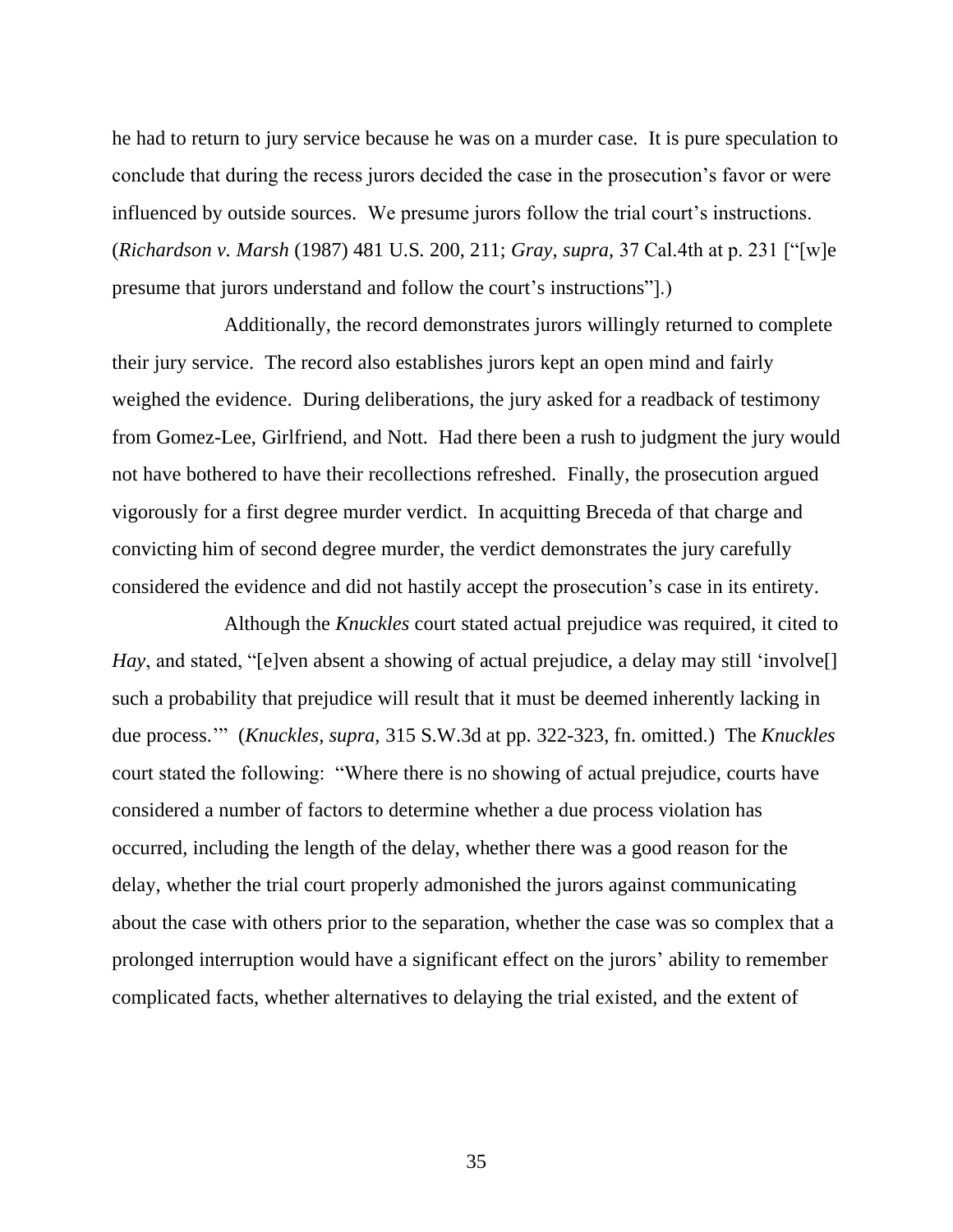publicity surrounding the case. In addition, prejudice is much more likely to be presumed where the delay occurs after jury deliberations have begun." 30 (*Knuckles, supra,* 315 S.W.3d at p. 323, fn. omitted.)

Here, a consideration of these factors causes us to conclude Breceda's due process right to a fair trial was not violated. The delay was long, but that was the only factor weighing in favor of a violation. The COVID-19 pandemic was good cause to continue the trial. The trial court properly admonished the jurors before the pause, and when they returned, ensured they obeyed the court's orders. Unlike in *Hay*, the case was not complex—Breceda admitted he inflicted the mortal wound and the only issue was whether he did so intentionally or in self-defense. Because of the Governor's, the Chief-Justice's, and the presiding judge's orders keeping the courts closed from March 17 to May 22, 2020, there was no alternative to delaying the trial. The record is silent on whether there was any trial publicity, but it is extremely likely the hourly updates on the COVID-19 pandemic overshadowed any courthouse reporting on the local news.Finally, the fact the delay occurred before jury deliberations began weighs against presuming there was prejudice. Based on these factors, we part company with the courts in *Engleman, supra,* 116 Cal.App.3d Supp. 14, and *Hay, supra,* 122 F.3d 1233, and cannot find the delay was inherently prejudicial. Therefore, Breceda's due process right to a fair trial was not violated as a matter of law.

# *II. Abstracts of Judgment*

Breceda contends we must order two errors in the abstracts of judgment corrected. The Attorney General agrees.

<sup>30</sup> The *Knuckles* court adopted the factors articulated in *State v. Kanae* (Hawaii Ct.App. 1998) 970 P.2d 506, 510, a case where there was a 17-day hiatus during jury deliberations, and *Santamaria, supra,* 229 Cal.App.3d 269, another case involving a delay during jury deliberations.